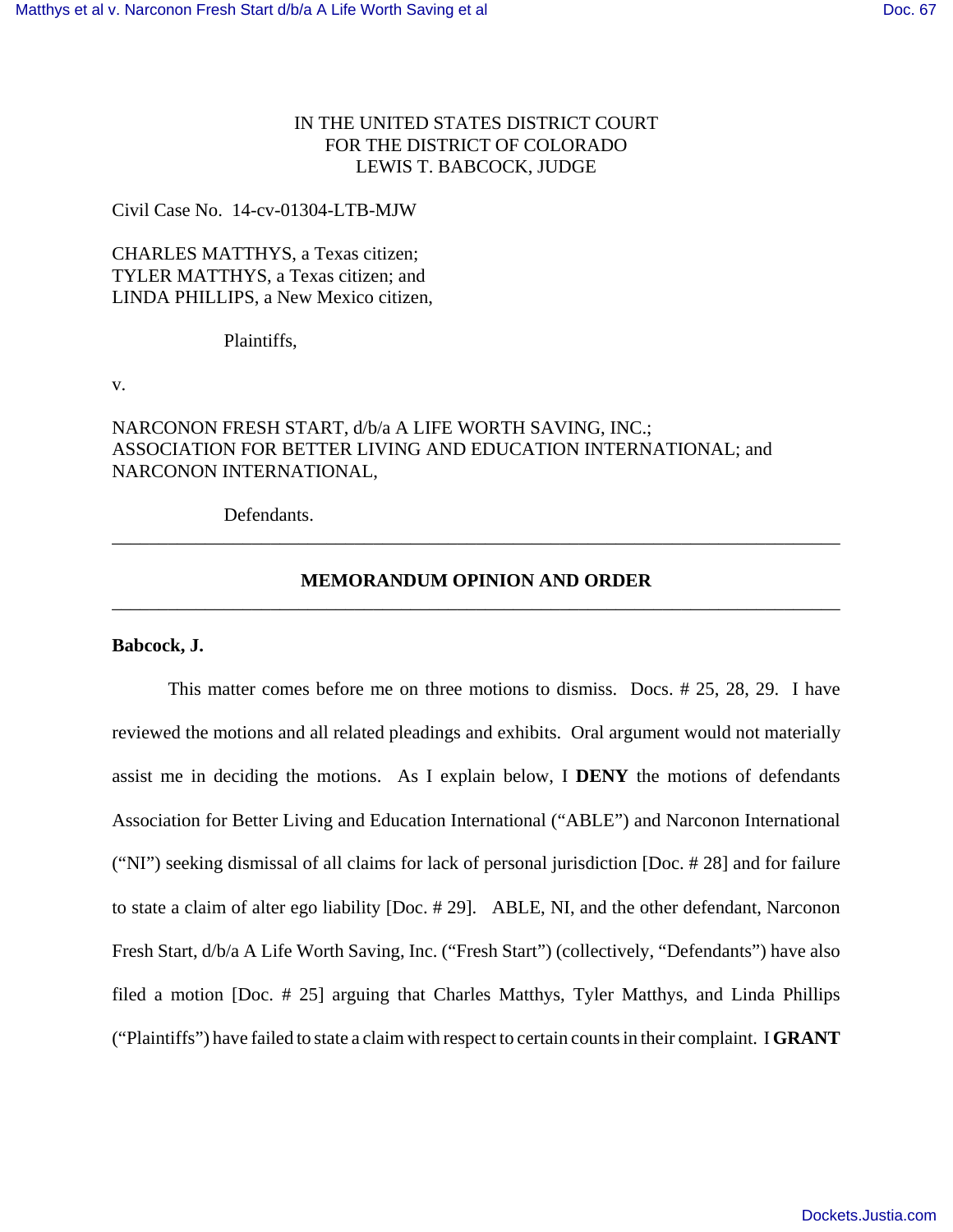**IN PART AND DENY IN PART** that motion and I **DISMISS** Linda Phillips' contract claim, Plaintiffs' negligent infliction of emotional distress claim, and Plaintiffs' RICO claim.

## **I. Background**

The facts in this section are drawn from Plaintiffs' complaint. In February 2014, Charles Matthys was searching for a substance abuse treatment program for his son, Tyler Matthys. 1st Am Compl.  $\P$  12 [Doc. #16]. Charles spoke with employees of Fresh Start, who convinced him to send Tyler to a Fresh Start facility in Fort Collins, Colorado. *Id.* ¶ 13. Fresh Start uses the "Narconon" treatment program. *Id.* ¶ 14.

The Fresh Start employees told Charles that the Narconon program has a 75% "success rate"; that Narconon's "New Life Detoxification sauna program" would "eliminate Tyler's drug cravings by making him sweat out residual drug toxins in his cells"; that Fresh Start would provide Tyler "extensive drug and addiction counseling from duly qualified professionals"; that Tyler would "be under the care of a doctor or nurse"; and that Tyler's health insurance would cover at least 50% of the cost of the program. *Id.* ¶¶ 15, 54. The Fresh Start employees directed Charles to the Narconon website, which made similar claims. *Id.* ¶ 16. In addition, Fresh Start's representatives and website represented to Charles "that religion is not part of the Narconon treatment program." *Id.* ¶ 17.

 Charles "agreed to send [Tyler] to Fresh Start" "[b]ased on these representations." *Id.* ¶ 18. Fresh Start charged a "\$31,000 fee," which Charles, together with Tyler's grandmother, Linda Phillips, paid with funds Charles and Linda borrowed from Linda's bank. *Id.* ¶ 19. Tyler entered Fresh Start on or about February 20, 2014. *Id.* 18. Tyler left Fresh Start on April 2,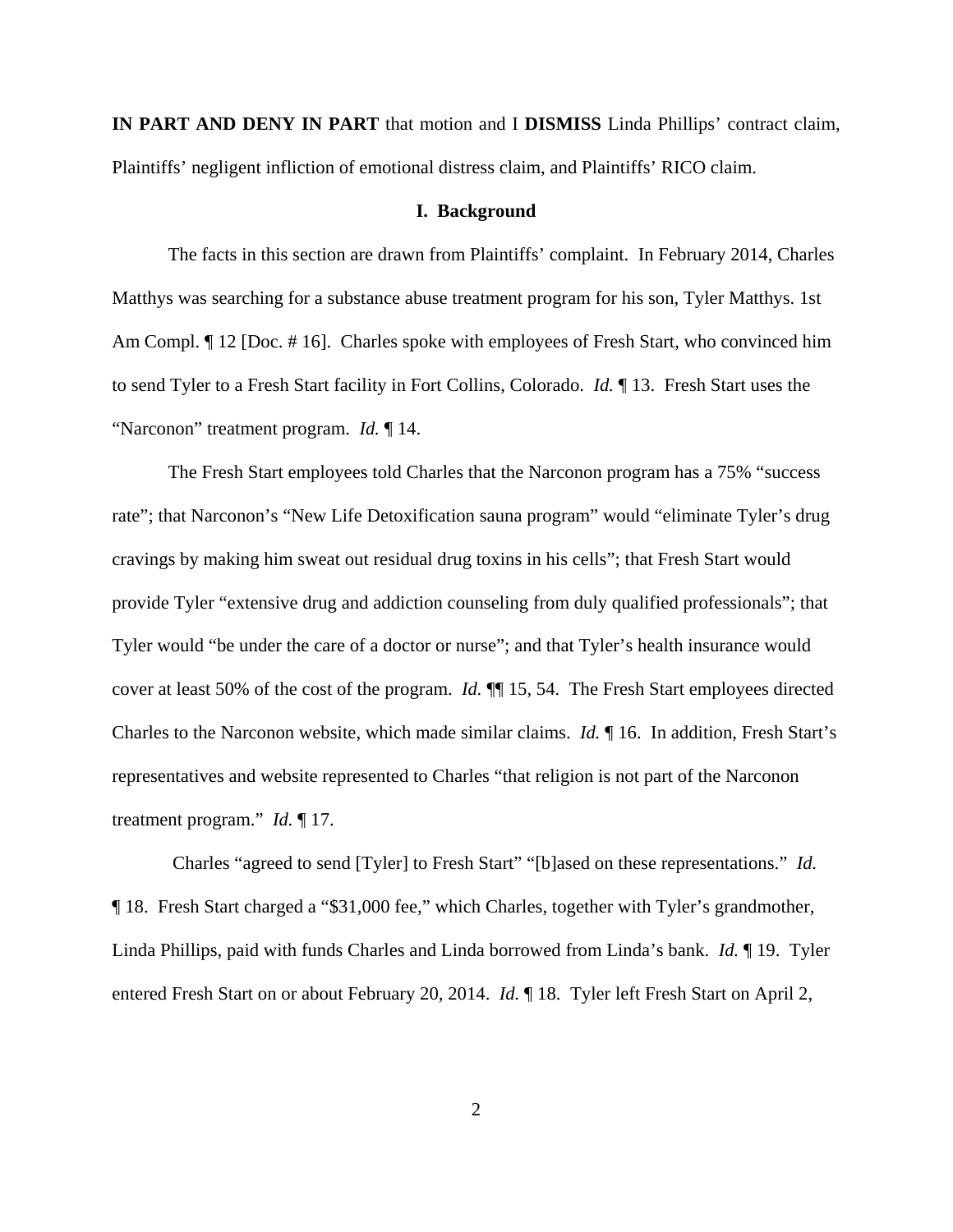2014, "because he was not receiving substance abuse counseling and he did not feel safe." *Id.*  $\P$  40.

On May 8, 2014, Charles, Tyler, and Linda brought this lawsuit, in which they allege that Tyler did not receive the secular substance abuse treatment that Fresh Start promised. Plaintiffs allege that Tyler's treatment consisted of reading the works of L. Ron Hubbard, the founder of the Scientology religion, regarding Scientology doctrines and concepts. *Id.* ¶¶ 21-22. They allege that treatment is "used to recruit patients into the Church of Scientology." *Id.* ¶ 35. In addition, Plaintiffs contend that "at no point did Narconon staff ever speak to Tyler about the specifics of his life or his drug use and its causes." *Id.* ¶ 37. Plaintiffs allege there were no qualified counselors and no doctors, nurses, or other medical professionals on site, and that treatment was provided by former Fresh Start patients. *Id.* ¶ 20. While a sauna program was offered, Plaintiffs allege it was not "scientifically and medically proven as effective," as advertised. *Id.* ¶ 31. Rather, Plaintiffs say it poses health risks in that it requires "sitting in extreme temperatures for hours" and "ingest[ing] extreme doses of Niacin and other vitamins." *Id.*  $\sqrt{29}$ . Plaintiffs also allege they were misled by Fresh Start's claims that the program has a 75% success rate and that Tyler's health insurance would pay 50% of the program's fee. *Id.* ¶¶ 34, 39.

Plaintiffs bring the following claims against Fresh Start, ABLE, and NI: (1) breach of contract; (2) fraud; (3) fraudulent concealment; (4) negligence; (5) intentional infliction of emotional distress; (6) negligent misrepresentation; (7) violation of the Colorado Consumer Protection Act, Colo. Rev. Stat. § 6–1–101, *et seq.* ("CCPA"); (8) violation of the Racketeer Influenced and Corrupt Organizations Act, 18 U.S.C. § 1961, *et seq.* ("RICO"); (9) unjust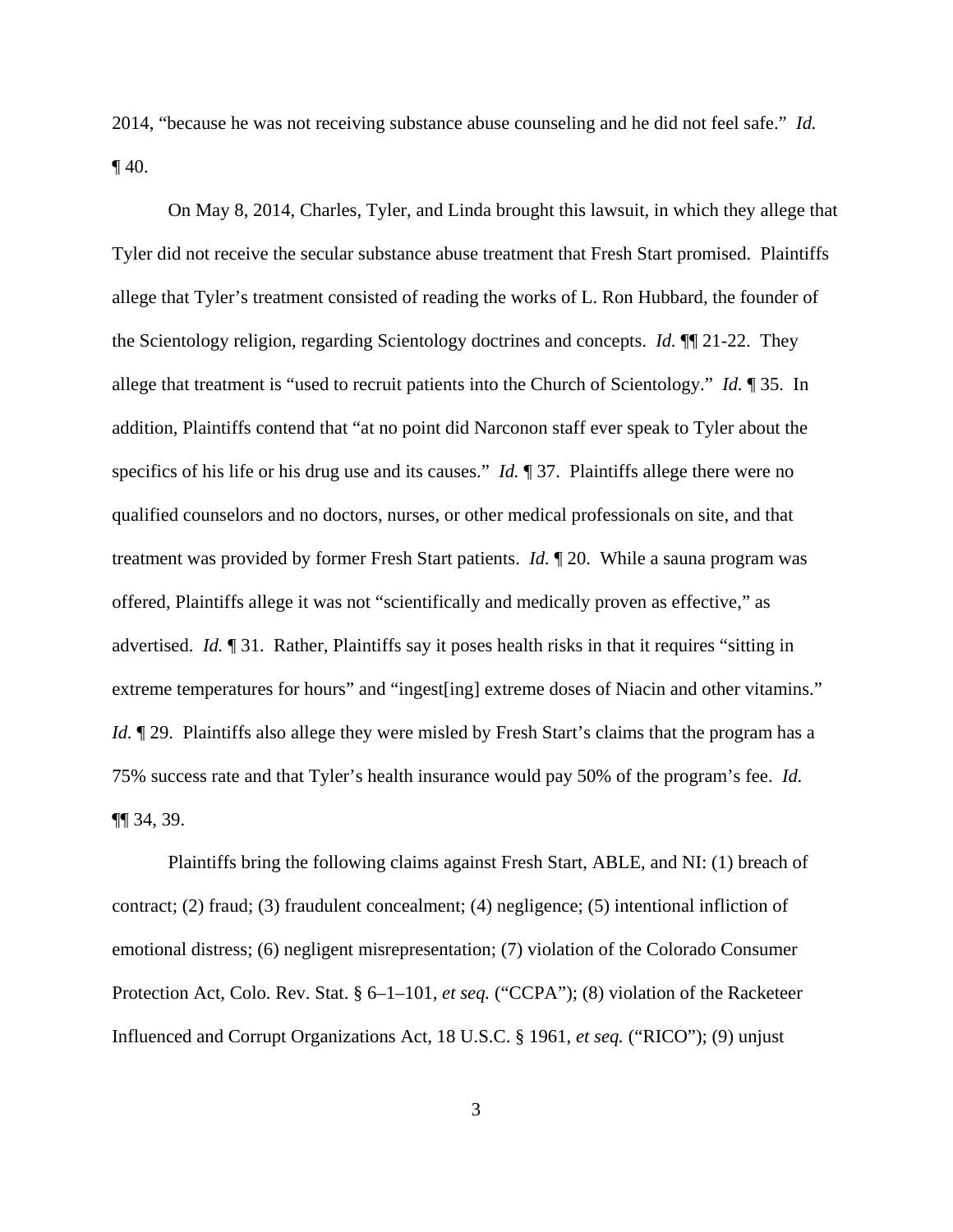enrichment; and (10) negligent infliction of emotional distress. 1st Am. Compl.  $\P\P$  48-101 [Doc. # 16]. Plaintiffs allege that Fresh Start is liable on each count based on its own conduct. Plaintiffs allege that ABLE and NI are liable for Fresh Start's conduct because Fresh Start was their alter ego. *Id.* ¶¶ 42-47. Plaintiffs allege Fresh Start and NI are subsidiaries of ABLE, which "oversees the drug rehabilitation, education, and criminal justice activities of the Church of Scientology." *Id.* ¶ 6.

In the instant motions, ABLE and NI—both California-incorporated and -headquartered corporations, *id.* ¶¶ 3, 7—contend that the Court does not have personal jurisdiction over them because they do not have sufficient minimum contacts with Colorado. Fed. R. Civ. P. 12(b)(2). ABLE and NI also contend that all of Plaintiffs claims fail because Plaintiffs fail to state an alter ego claim against them. Fed. R. Civ. P. 12(b)(6). Finally, all three Defendants argue that Plaintiffs have failed to state their breach of contract, intentional infliction of emotional distress, negligent infliction of emotional distress, CCPA, and RICO claims and, therefore, that those claims must be dismissed. *Id.* I address Defendants' motions in turn.

# **II. Motion to Dismiss ABLE and NI for Lack of Personal Jurisdiction [Doc. # 28] A. Standard of Review**

A defendant may move to dismiss a complaint for lack of personal jurisdiction under Federal Rule of Civil Procedure 12(b)(2). When a defendant does so, the plaintiff has the burden of establishing that the court has personal jurisdiction over the defendant. *Soma Med. Int'l v. Standard Chartered Bank*, 196 F.3d 1292, 1295 (10th Cir. 1999). Where the court does not conduct an evidentiary hearing, as here, "the plaintiff need only make a prima facie showing of personal jurisdiction to defeat the motion." *Id.* (quoting *OMI Holdings, Inc. v. Royal Ins. Co. of*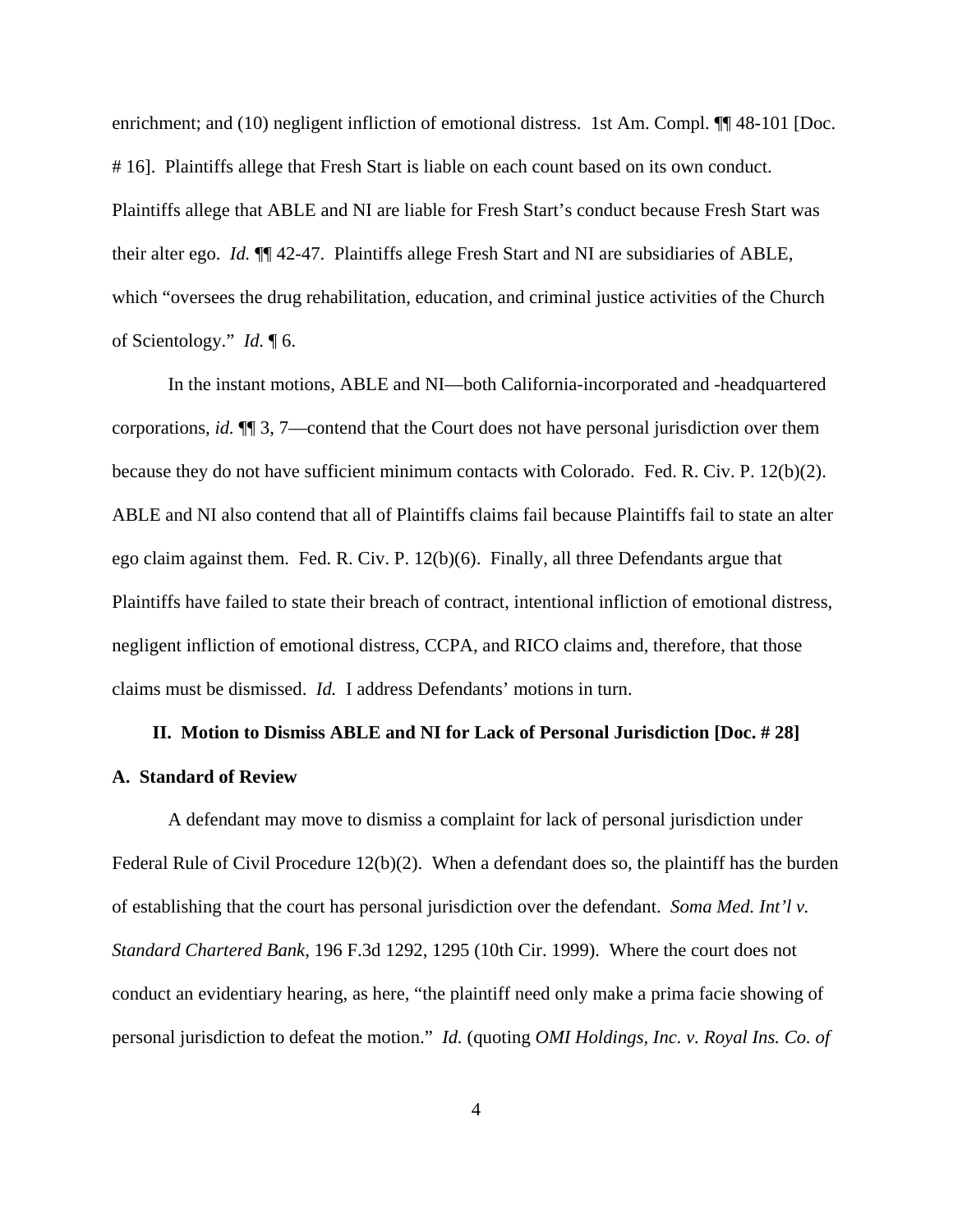*Canada*, 149 F.3d 1086, 1090 (10th Cir. 1998)). The court takes the well-pled allegations of the complaint as true to the extent they are uncontroverted by the defendant's affidavits or other written materials. *Taylor v. Phelan*, 912 F.2d 429, 431 (10th Cir. 1990). Where the parties' written materials are in conflict, the court resolves all factual disputes in the plaintiff's favor, "and the plaintiff's prima facie showing is sufficient notwithstanding the contrary presentation" by the defendant. *Id.*

Federal courts sitting in diversity—which is the only basis for subject matter jurisdiction alleged here, *see* 1st Am. Compl. ¶ 10 [Doc. # 16]—may only exercise personal jurisdiction over a nonresident defendant where both state law and federal due process are satisfied. *See, e.g., Doering v. Copper Mountain, Inc.*, 259 F.3d 1202, 1209-10 (10th Cir. 2001); *Taylor*, 912 F.2d at 431. "Colorado's long arm statute is coextensive with constitutional limitations imposed by the due process clause. Therefore, if jurisdiction is consistent with the due process clause, Colorado's long arm statute authorizes jurisdiction over a nonresident defendant." *Benton v. Cameco Corp.*, 375 F.3d 1070, 1075 (10th Cir. 2004); *accord Keefe v. Kirschenbaum & Kirschenbaum, P.C.*, 40 P.3d 1267, 1270 (Colo. 2002) (citing Colo. Rev. Stat.  $\S$ § 13–1–124(1)(a)–(b)). So the relevant inquiry here is whether exercising personal jurisdiction over ABLE and NI comports with due process, a question of federal law. *Nat'l Bus. Brokers, Ltd. v. Jim Williamson Prods., Inc.,* 115 F. Supp. 2d 1250, 1253 (D. Colo. 2000) ("Federal law, not state law, guides the due process analysis."), *aff'd,* 16 F. App'x 959 (10th Cir. 2001).

"The Supreme Court has held that, to exercise jurisdiction in harmony with due process, defendants must have 'minimum contacts' with the forum state, such that having to defend a lawsuit there would not 'offend traditional notions of fair play and substantial justice.'"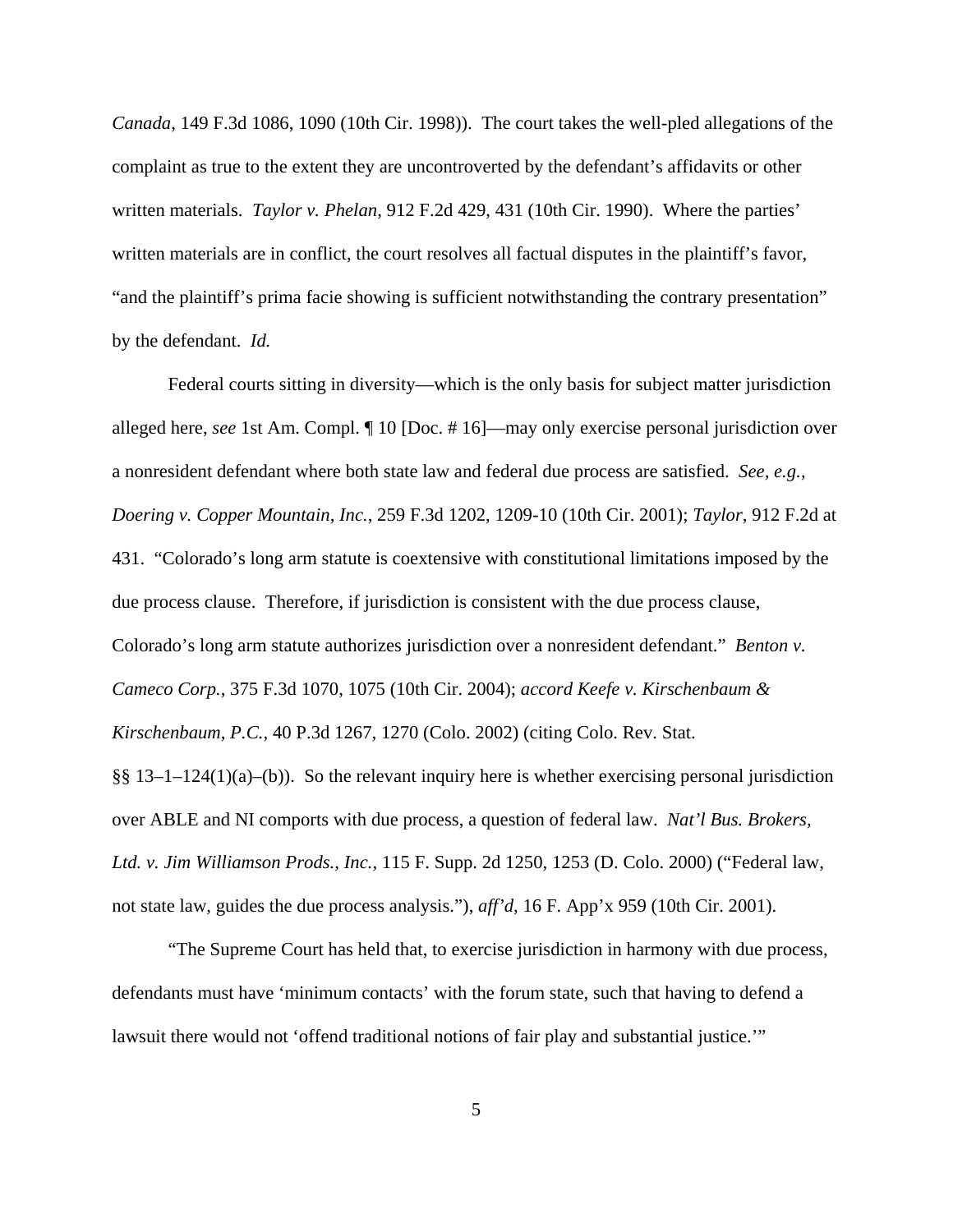*Dudnikov v. Chalk & Vermilion Fine Arts, Inc.*, 514 F.3d 1063, 1070 (10th Cir. 2008) (quoting *Int'l Shoe Co. v. Washington*, 326 U.S. 310, 316 (1945)). Personal jurisdiction may be either general or specific. The exercise of general personal jurisdiction comports with due process where the corporation's "affiliations with the State are so continuous and systematic as to render it essentially at home in the forum State." *Daimler AG v. Bauman*, 134 S. Ct. 746, 760 (2014) (internal quotations, citation, and alteration omitted). Specific personal jurisdiction, by contrast, is "jurisdiction specific to this dispute." *Newsome v. Gallacher*, 722 F.3d 1257, 1264 (10th Cir. 2013). To determine whether the exercise of specific personal jurisdiction comports with due process, the court asks "(1) whether the defendant purposefully directed its activities at residents of the forum state; (2) whether the plaintiff's injury arose from those purposefully directed activities; and (3) whether exercising jurisdiction would offend traditional notions of fair play and substantial justice." *Id.*

## **B. Analysis**

Plaintiffs' primary argument is that the Court has specific personal jurisdiction over ABLE and NI by virtue of their involvement with Fresh Start, over which the Court undisputedly has jurisdiction. I begin with Plaintiffs' complaint. Plaintiffs allege that ABLE "controls the time, manner and method of NI's and Fresh Start's businesses by actively managing their daily operations, including conducting inspections of Narconon centers and creating, licensing, and approving their marketing materials." 1st Am. Compl. ¶ 8 [Doc. # 16]*.* Similarly, Plaintiffs allege that NI "exercises control over the time, manner, and method of Fresh Start's operations." *Id.*  $\P$  4. According to Plaintiffs, the three companies have "such unity of interest and ownership . . . that they are inseparable from one another," and their separate corporate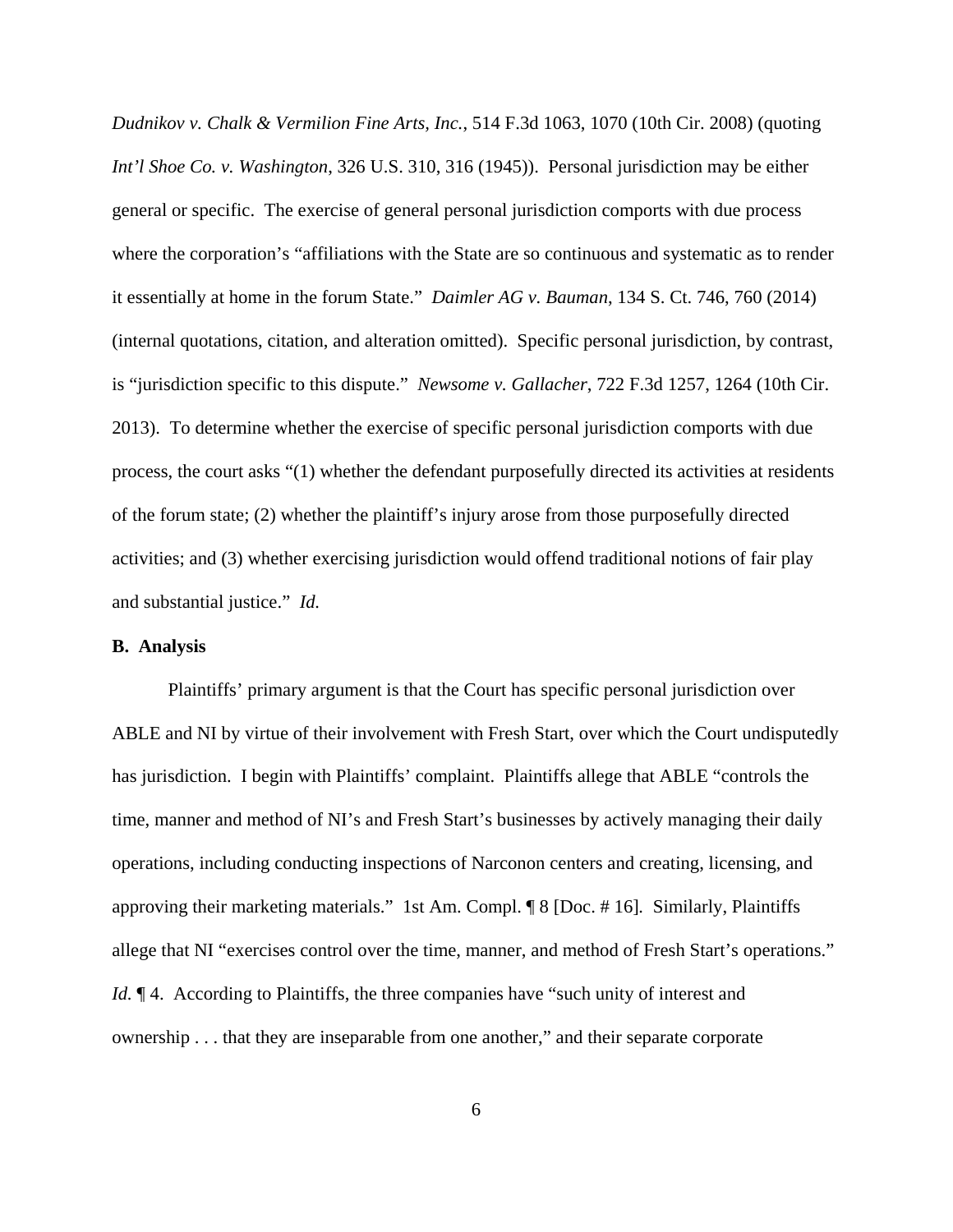existences are a "scheme to perpetrate a fraud," carried out to make money and "promote the Scientology religion." *Id.* **¶** 45-46.

In support of these allegations, Plaintiffs rely, among other things, upon the affidavit of Eric Tenorio, a former employee of "five different Narconon centers," although not of Fresh Start itself. Tenorio Aff. ¶ 2 [Doc. # 37-1]. ABLE and NI argue that Mr. Tenorio's affidavit lacks foundation and is not relevant because Mr. Tenorio worked at Narconon facilities other than Fresh Start. I disagree. Mr. Tenorio's observations are based on his experience working in multiple Narconon centers across the country, including as an "Executive Director" at one facility, which is the "highest position at a Narconon Center." *Id.* In addition, Mr. Tenorio frames his observations in general terms, referring to "Narconon centers" rather than the particular centers at which he worked. *See, e.g., id.* ¶ 7. Therefore, I am comfortable concluding that the affidavit has a proper foundation and is relevant to understanding Fresh Start's relationship to ABLE and NI. My conclusion might be different if Mr. Tenorio's observations were based on having worked at only a single Narconon center.

Mr. Tenorio worked at the five Narconon centers for a total of more than twelve years. *Id.*  $\P$  2. Mr. Tenorio states that both "Narconon International and ABLE have had the ultimate authority over every center in which I have worked." *Id.* ¶ 17. ABLE and NI, he says, send personnel to "supervise and monitor the delivery [of] the 'rehabilitative technology' at individual Narconon centers." *Id.* 17. They "must approve all websites an individual Narconon center uses." *Id.* ¶ 8. Further, they advise centers on how to handle legal matters and bad publicity. *Id.* ¶ 12. Mr. Tenorio also identifies additional ways in which NI (though not ABLE) controls Narconon centers: by exercising "ultimate authority over the hiring and firing of staff members"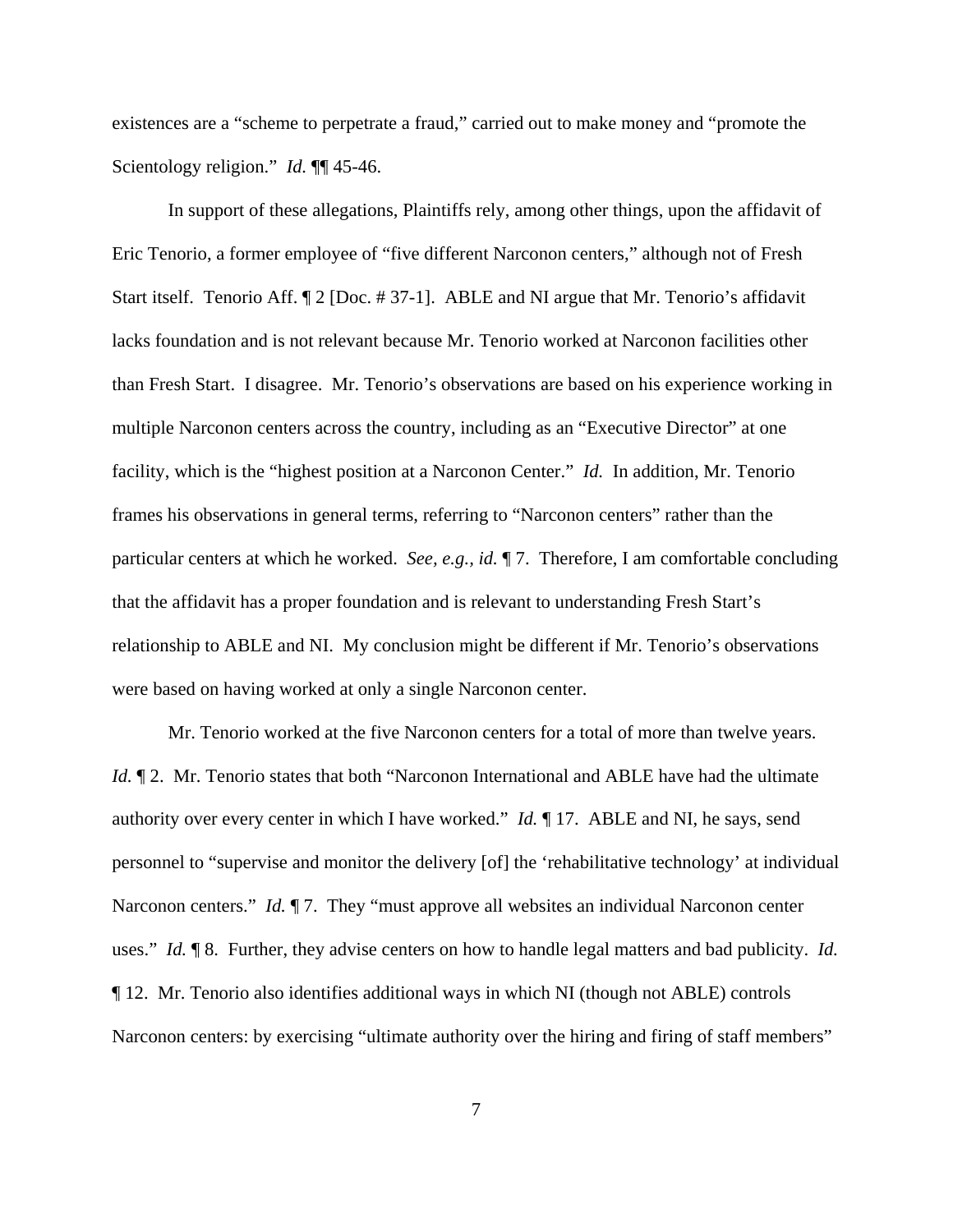at centers, *id.* ¶ 5; by investigating misconduct by employees and "tak[ing] disciplinary actions" against them, *id.* ¶ 6; by requiring centers to advertise the benefits of the sauna program, *id.* ¶ 10; and by requiring centers to provide NI with detailed financial reporting on a weekly basis, *id.* ¶ 11.

Plaintiffs have also submitted dozens of pages from NI's website that advertise drug rehabilitation services in Colorado and, specifically, the Fresh Start facility where Tyler Matthys received treatment. Exs. E & F to Resp. [Docs. # 37-5, 37-6]. For example, one page contains a "Narconon International" logo, the heading "Narconon Colorado-Drug Rehab Fort Collins," and photos and a detailed description of the Fort Collins facility. Ex. E to Resp. at 3 [Doc. # 37-5]. The page states, "Don't Wait to Get Help," and provides a toll-free phone number to call to "[s]peak to a professional counselor now" as well as a "contact form" into which the user can input his contact information. *Id.* at 3, 5. The page touts the "excellence of the rehabilitation program" at Fresh Start (which it calls "Narconon Colorado"), and notes that "Narconon Colorado offers a family the comfort of a guarantee of sobriety." *Id.* at 3-4. The page notes that "[t]his is where people from all over the state and neighboring states come to find lasting relief from addiction to heroin, methamphetamine, marijuana, alcohol and other drugs." *Id.* at 3.

ABLE and NI have submitted the declarations of a vice president of ABLE and the president of NI. Qureshi Decl. [Doc. # 28-1]; Carr Decl. [Doc. # 28-2]. These declarations contradict some of the statements in Mr. Tenorio's affidavit regarding the relationship between ABLE, NI, and Fresh Start. For example, the declarations state that ABLE and NI do not "control or have the right to control the hiring or firing of Fresh Start's employees or staff." Qureshi Decl. ¶ 12 [Doc. # 28-1]; Carr Decl. ¶ 12 [Doc. # 28-2]. In other regards, the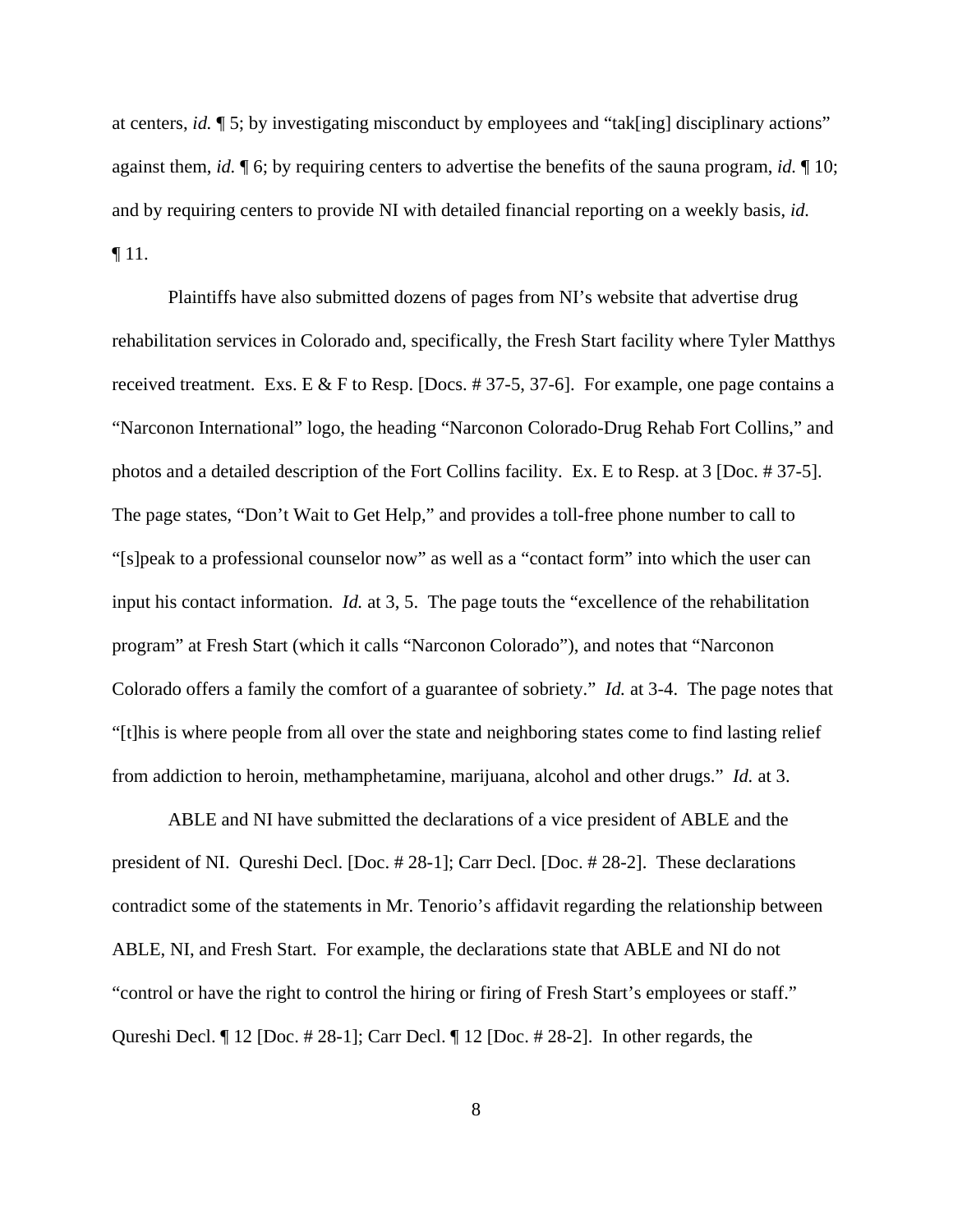declarations do not directly contradict Mr. Tenorio's affidavit. For example, they state that ABLE and NI do not control or have the right to control the "day to day treatment" of Fresh Start students, but they do not address whether ABLE and NI nonetheless "supervise and monitor the delivery [of] the 'rehabilitative technology' at individual Narconon centers." *Id.*; Tenorio Aff. ¶ 7 [Doc. # 37-1]. In any event, I am required to resolve conflicts in the parties' submissions in favor of Plaintiffs. *See Taylor*, 912 F.2d at 431. Therefore, to the extent ABLE and NI's declarations contradict Mr. Tenorio's affidavit, I accept the statements in Mr. Tenorio's affidavit as true.

Applying the three-part test outlined above, I conclude that the Court has specific personal jurisdiction over ABLE and NI. First, ABLE and NI purposefully directed their activities at residents of Colorado. Even accepting ABLE and NI's contention that there are no parent/subsidiary relationships among ABLE, NI, and Fresh Start—but, rather, that their relationship is solely that of licensor, licensee, and sublicensee of the Narconon trademarks and service marks, respectively—Mr. Tenorio's affidavit establishes that ABLE and NI maintain a high degree of control over the operations of the treatment facilities to which they license those marks, including Fresh Start in Colorado. NI's website bolsters Plaintiffs' showing that NI purposefully directed its activities at Colorado. In contrast with a "passive Web site that does little more than make information available to those who are interested," wherever they might be, *Soma*, 196 F.3d at 1297, NI's website specifically advertises the Fresh Start facility in Colorado; touts it as a place where "people from all over the state" obtain treatment; and invites visitors to call Fresh Start or leave their contact information.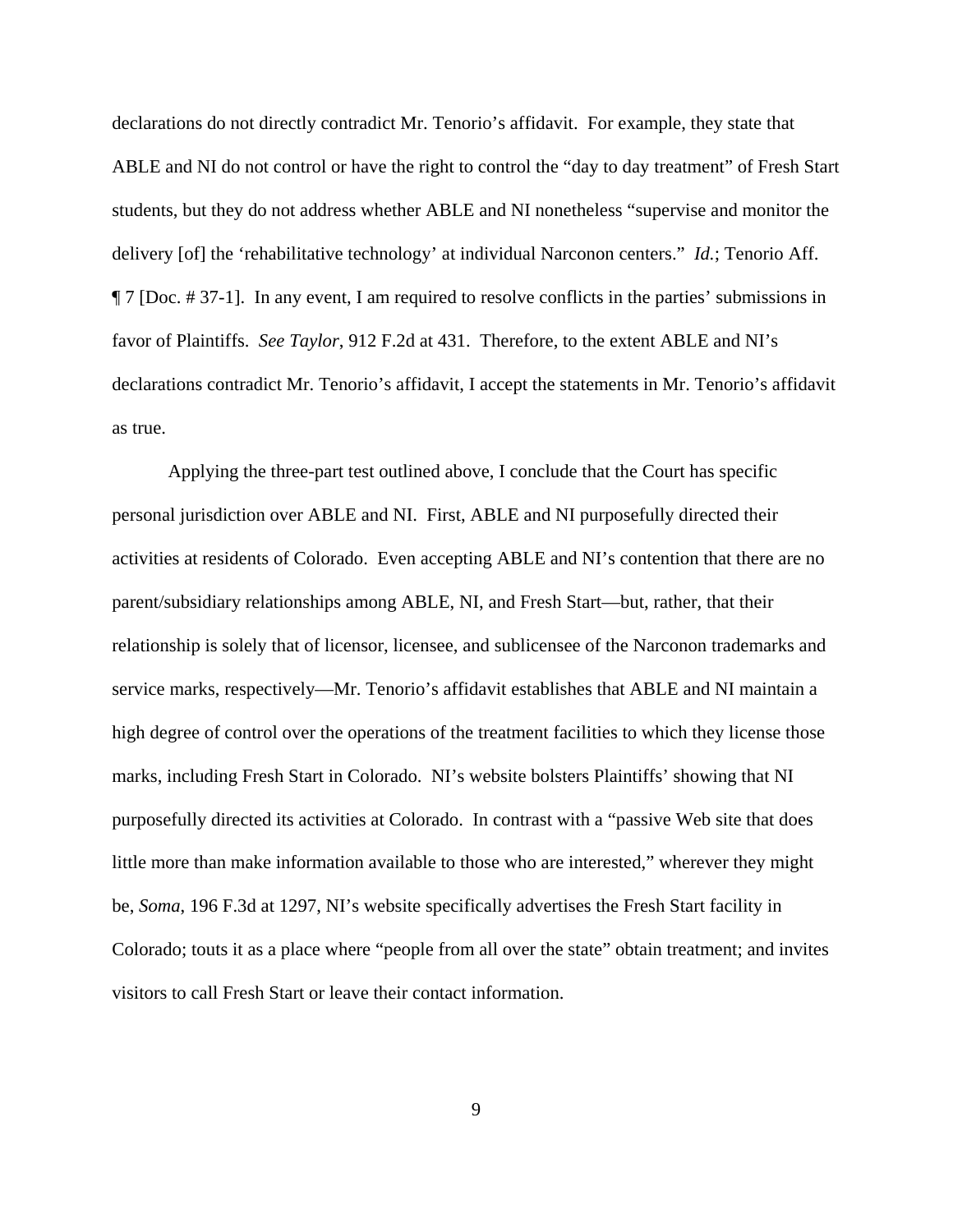ABLE and NI argue that licensors "are generally not subject to personal jurisdiction where their sole contact with the forum state is a licensee." Reply at 5 [Doc. #45] (citing *Quigley v. Guvera IP Pty. Ltd.,* 2010 U.S. Dist. LEXIS 134409, at \*15-16 (N.D. Cal. Dec. 20, 2010)). ABLE and NI focus on the situation in which the licensor merely receives royalty income from sales made by the licensee in the forum state. But where the licensor takes a more active role in the licensee's business, personal jurisdiction may lie. *See Hydraulics Unlimited Mfg. Co. v. B/J Mfg. Co.,* 323 F. Supp. 996, 999 (D. Colo. 1971) (noting that while royalty payments alone did not constitute sufficient minimum contacts, "other factors, such as extended negotiations, the defendants' presence, or substantial and related business activity in Colorado" could point to a "different conclusion"), *aff'd,* 449 F.2d 775 (10th Cir. 1971); *Breckenridge Pharm., Inc. v. Metabolite Labs., Inc.*, 444 F.3d 1356, 1366 (Fed. Cir. 2006) (in patent context, where defendant does more than merely "recei<sup>[ve]</sup> royalty income" from a licensee in the forum state, such as "exercise control over the licensees' sales activities," defendant may be subject to personal jurisdiction in forum state). Based on the evidence discussed above, I am satisfied that the licensing relationship among ABLE, NI, and Fresh Start is of the more involved sort that demonstrates purposefully directed activity by ABLE and NI.

Second, Plaintiffs' alleged injuries arose from ABLE and NI's purposefully directed activities—namely, their involvement with Fresh Start's operations in Colorado. For example, Mr. Tenorio's affidavit indicates that ABLE and NI supervise and monitor Narconon facilities' delivery of rehabilitative programming. Plaintiffs' claims are based on the ways in which that programming allegedly differed from the programming Plaintiffs were promised. Further, Mr. Tenorio's affidavit indicates that ABLE and NI approve websites used by Narconon centers.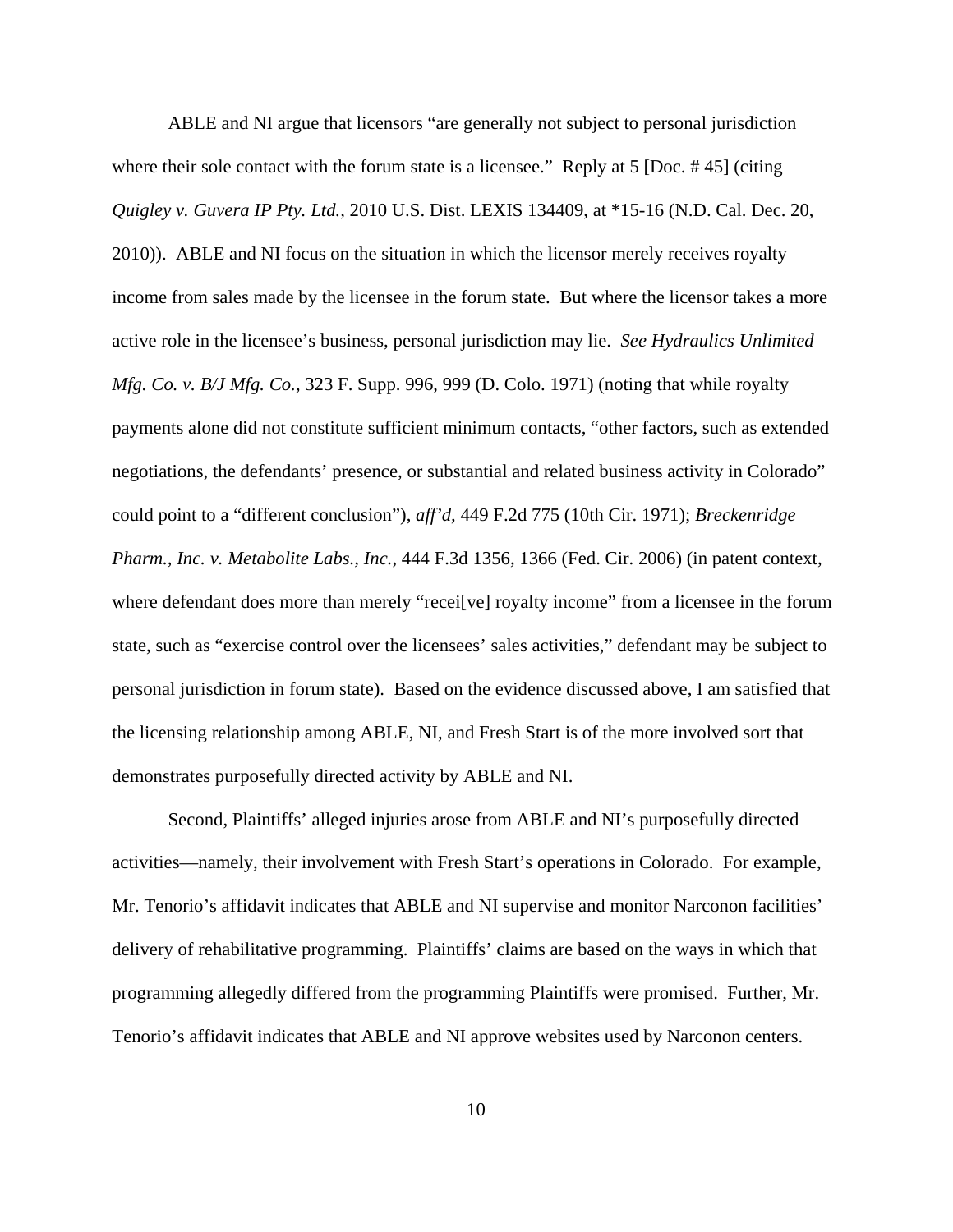Some of Plaintiffs' claims are based on allegedly misleading claims contained on Fresh Start's website. *See, e.g.,* 1st Am. Compl. ¶ 82 [Doc. # 16] (noting that "Defendants make numerous false claims about their treatment program to the public at large on their website at www.narcononcolorado.org"). Finally, exercising personal jurisdiction over ABLE and NI would not offend traditional notions of fair play and substantial justice. ABLE and NI's alleged extensive control over Fresh Start's operations in Colorado put them on notice that they could be subject to suit here.

For these reasons, I conclude that the Court has personal jurisdiction over ABLE and NI. I note that another court recently concluded that it had personal jurisdiction over ABLE and NI when confronted with similar allegations. *See Geanacopulos v. Narconon Fresh Start*, 39 F. Supp. 3d 1127, 1131-33 (D. Nev. 2014).

#### **III. Motions to Dismiss for Failure to State a Claim [Docs. # 25, 29]**

#### **A. Standard of Review**

A court may dismiss a claim for "failure to state a claim upon which relief can be granted." Fed. R. Civ. P. 12(b)(6). To withstand a motion to dismiss, a complaint must contain enough allegations of fact "to state a claim to relief that is plausible on its face." *Bell Atl. Corp. v. Twombly*, 550 U.S. 544, 547 (2007). "While a complaint attacked by a Rule 12(b)(6) motion to dismiss does not need detailed factual allegations, a plaintiff's obligation to provide the 'grounds' of his 'entitlement to relief' requires more than labels and conclusions, and a formulaic recitation of the elements of a cause of action will not do." *Id.* at 555 (citations omitted). To survive a motion to dismiss, a plaintiff must plead "factual content that allows the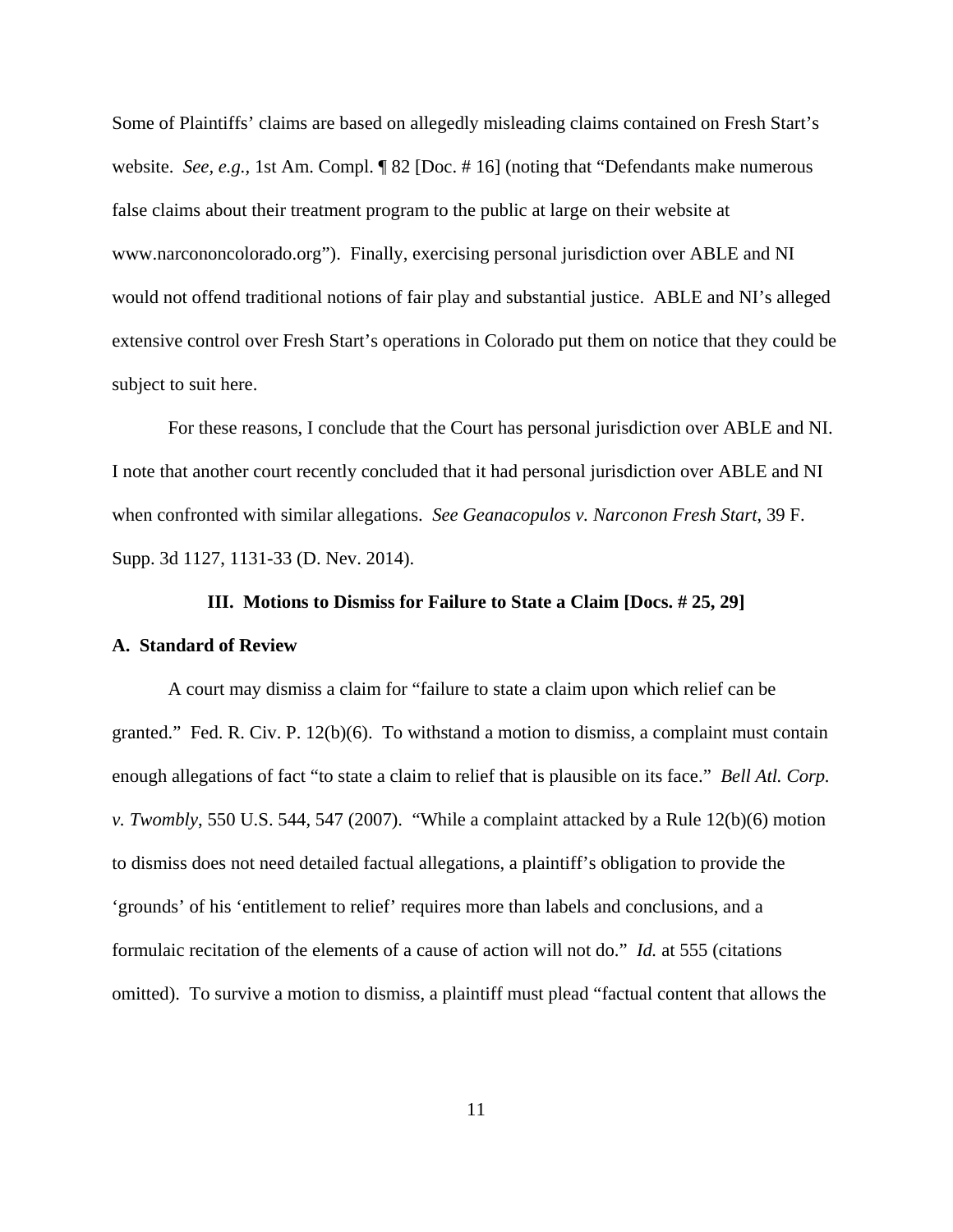court to draw the reasonable inference that the defendant is liable for the misconduct alleged." *Ashcroft v. Iqbal*, 556 U.S. 662, 678 (2009) (citing *Twombly*, 550 U.S. at 556).

In deciding a defendant's motion to dismiss under Rule 12(b)(6), a court assumes that all of the plaintiff's well-pleaded factual allegations are true and views them in the light most favorable to the plaintiff. *Iqbal*, 556 U.S. at 679; *Schwartz v. Booker*, 702 F.3d 573, 579 (10th Cir. 2012). By contrast, the court does not accept legal conclusions as true. *Khalik v. United Airlines*, 671 F.3d 1188, 1190 (10th Cir. 2012) (citing *Iqbal*, 556 U.S. at 677). "Accordingly, in examining a complaint under Rule 12(b)(6), [the court] will disregard conclusory statements [of law] and look only to whether the remaining, factual allegations plausibly suggest the defendant is liable. *Khalik*, 671 F.3d at 1191.

## **B. Analysis**

#### **1. Alter Ego Claim Against ABLE and NI**

I apply Colorado law in determining whether the criteria for alter ego liability are met because subject matter jurisdiction in this matter is founded on diversity of citizenship. 28 U.S.C. § 1332(a); 1st Am. Compl. ¶ 10 [Doc. # 16]; *Essex Ins. Co. v. Vincent*, 52 F.3d 894, 896 (10th Cir. 1995). Under Colorado law, "[p]iercing the corporate veil is an equitable remedy, requiring balancing of the equities in each particular case." *Great Neck Plaza, L.P. v. Le Peep Restaurants, LLC*, 37 P.3d 485, 490 (Colo. App. 2001) (citation omitted). "The corporate entity may be disregarded, and [the] corporate veil may be pierced, if not doing so would defeat public convenience, justify wrong, or protect fraud." *Id.* In determining whether it is appropriate to pierce the corporate veil, the court "may consider certain factors, not all of which must be shown," including: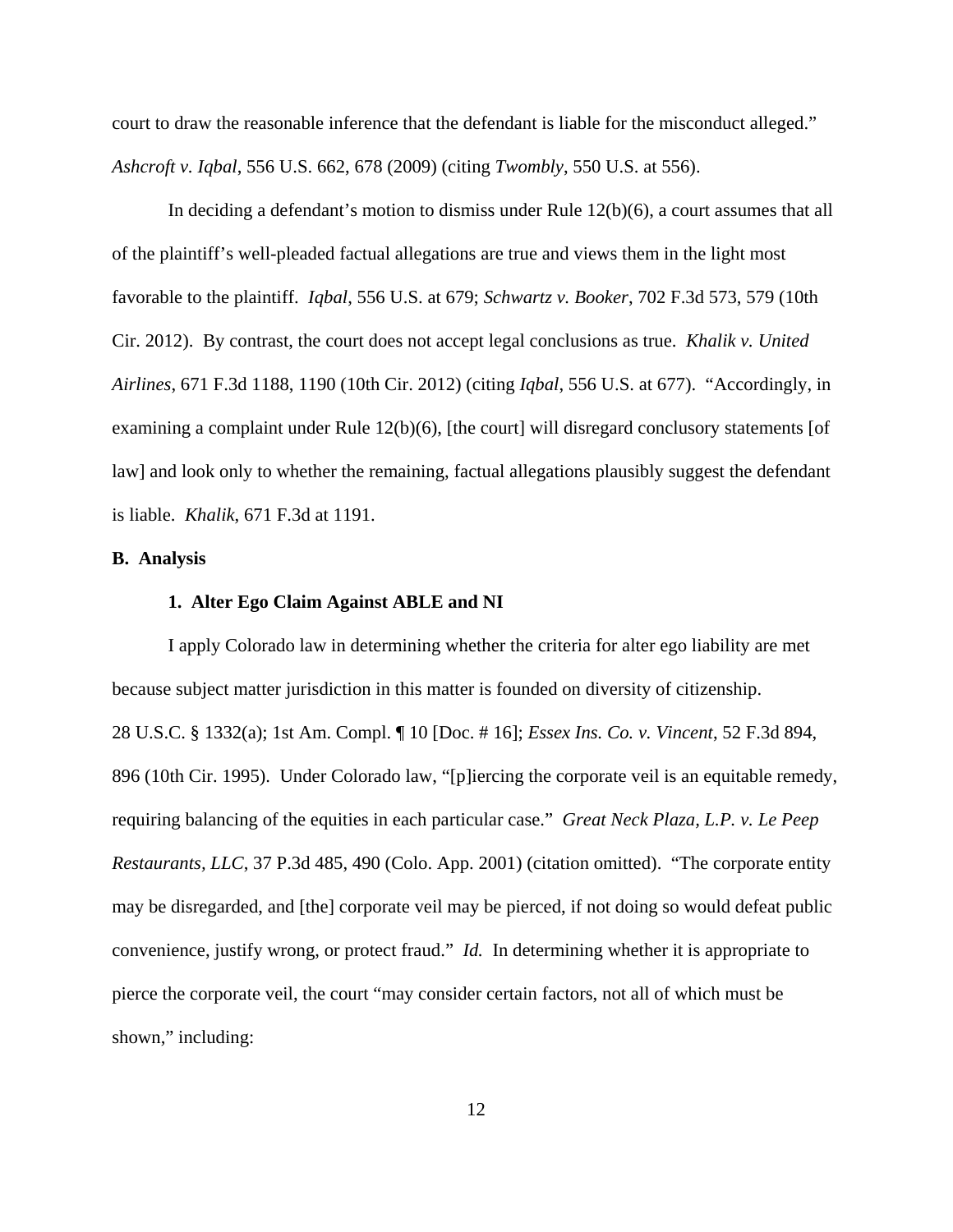(1) The parent corporation owns all or [a] majority of the capital stock of the subsidiary. (2) The parent and subsidiary corporations have common directors or officers. (3) The parent corporation finances the subsidiary. (4) The parent corporation subscribes to all the capital stock of the subsidiary or otherwise causes its incorporation. (5) The subsidiary has grossly inadequate capital. (6) The parent corporation pays the salaries or expenses or losses of the subsidiary. (7) The subsidiary has substantially no business except with the parent corporation or no assets except those conveyed to it by the parent corporation. (8) In the papers of the parent corporation, and in the statements of its officers, "the subsidiary" is referred to as such or as a department or division. (9) The directors or executives of the subsidiary do not act independently in the interest of the subsidiary but take direction from the parent corporation. (10) The formal legal requirements of the subsidiary as a separate and independent corporation are not observed.

*Id.; accord Skidmore, Owings & Merrill v. Canada Life Assur. Co.*, 907 F.2d 1026, 1027 (10th Cir. 1990).

In their complaint, Plaintiffs allege that Fresh Start and NI are subsidiaries of ABLE and, further, that NI is the parent company of Fresh Start. 1st Am. Compl. ¶¶ 4, 6 [Doc. # 16]. Plaintiffs allege that ABLE, which "oversees the . . . drug rehabilitation activities of the Church of Scientology," "heavily influences Narconon Fresh Start and NI and governs and controls nearly every aspect of their business activities." *Id.*  $\P$  6, 44. Plaintiffs state that ABLE "actively manag[es]" Fresh Start's "daily operations, including conducting inspections of Narconon centers and creating, licensing, and approving their marketing materials." *Id.* 18. Plaintiffs allege that Fresh Start and NI are "mere instrumentalities" of ABLE and that the three companies have "such unity of interest and ownership . . . that they are inseparable from one another." *Id.* ¶¶ 43, 45.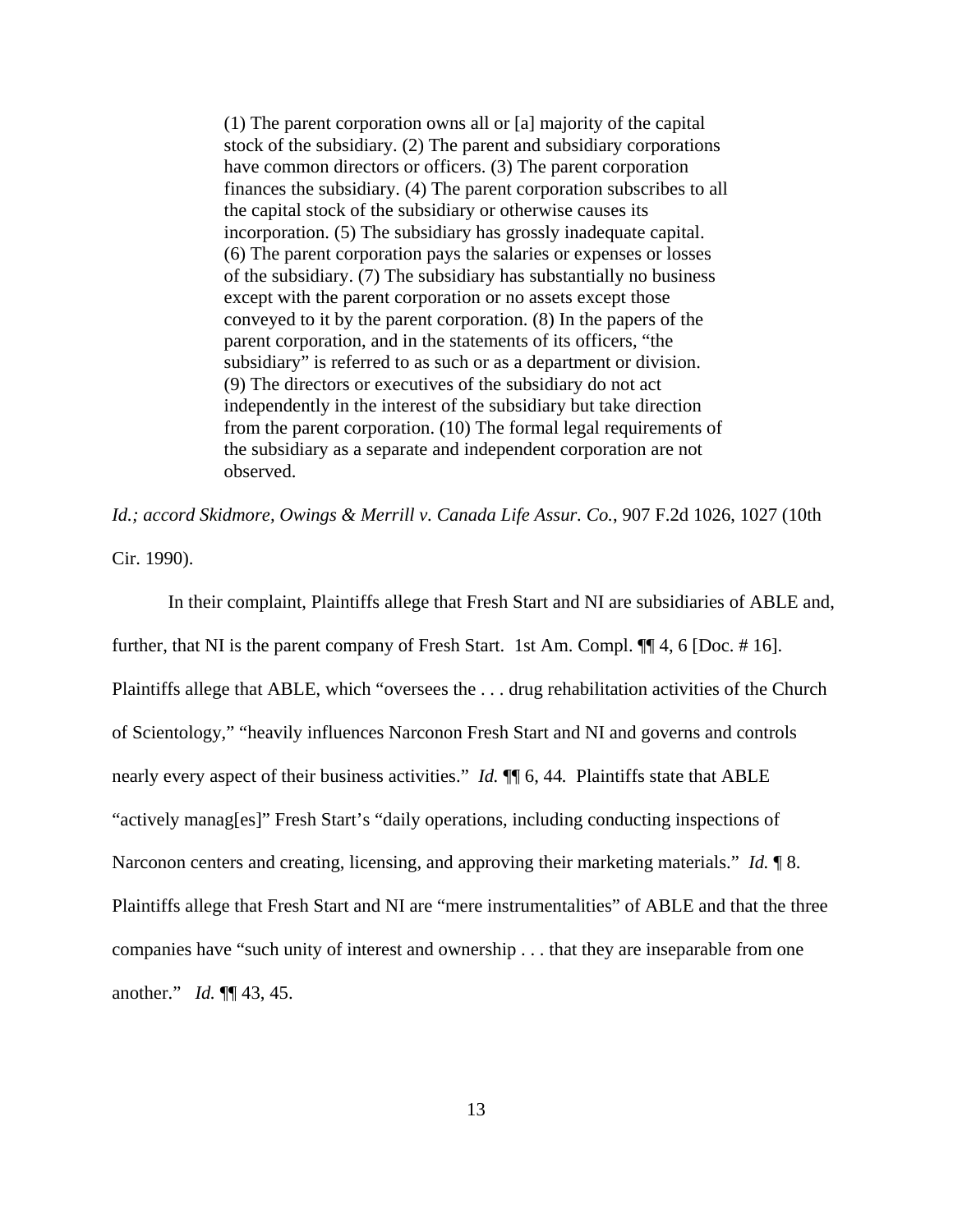The companies' separate corporate existences, Plaintiffs allege, are part of a "scheme to fraudulently induce patients to enroll in one of their treatment facilities" in order to obtain patients' money and to "recruit for and promote the Scientology religion." *Id.* ¶ 46. Plaintiffs allege that Defendants "prey[ed] on Plaintiffs' vulnerabilities and attempt[ed] to recruit Tyler Matthys into Scientology under the guise of providing drug treatment." *Id.* 169. In the same vein, Plaintiffs allege that Defendants operate a website advertising Fresh Start as a "drug rehab program" even though patients "receive nothing but Scientology doctrine and dangerous Scientology rituals" that are "not even related to substance abuse or addiction." *Id.* ¶ 84.

These allegations suggest the potential presence of at least some of the factors courts consider in determining whether to pierce the corporate veil, notably that "[t]he directors or executives of the subsidiary do not act independently in the interest of the subsidiary but take direction from the parent corporation" and that "[t]he parent corporation owns all or [a] majority of the capital stock of the subsidiary." *Great Neck Plaza*, 37 P.3d at 490. Further, Plaintiffs' allegation that Defendants have abused their separate corporate existences to carry out a fraud suggests an additional equitable reason for disregarding the corporate form. *See id.* (piercing the corporate veil is an "equitable remedy" and is appropriate where recognizing the corporate form would serve to "protect fraud"). For these reasons, I conclude that Plaintiffs have demonstrated that they have a plausible alter ego claim and should be afforded the opportunity to obtain discovery to determine the viability of that claim. *See Khalik*, 671 F.3d at 1191 (on Rule 12(b)(6) motion, court considers whether allegations "plausibly suggest the defendant is liable"); *Geanacopulos*, 39 F. Supp. 3d at 1127 (materially identical allegations precluded Rule 12(b)(6)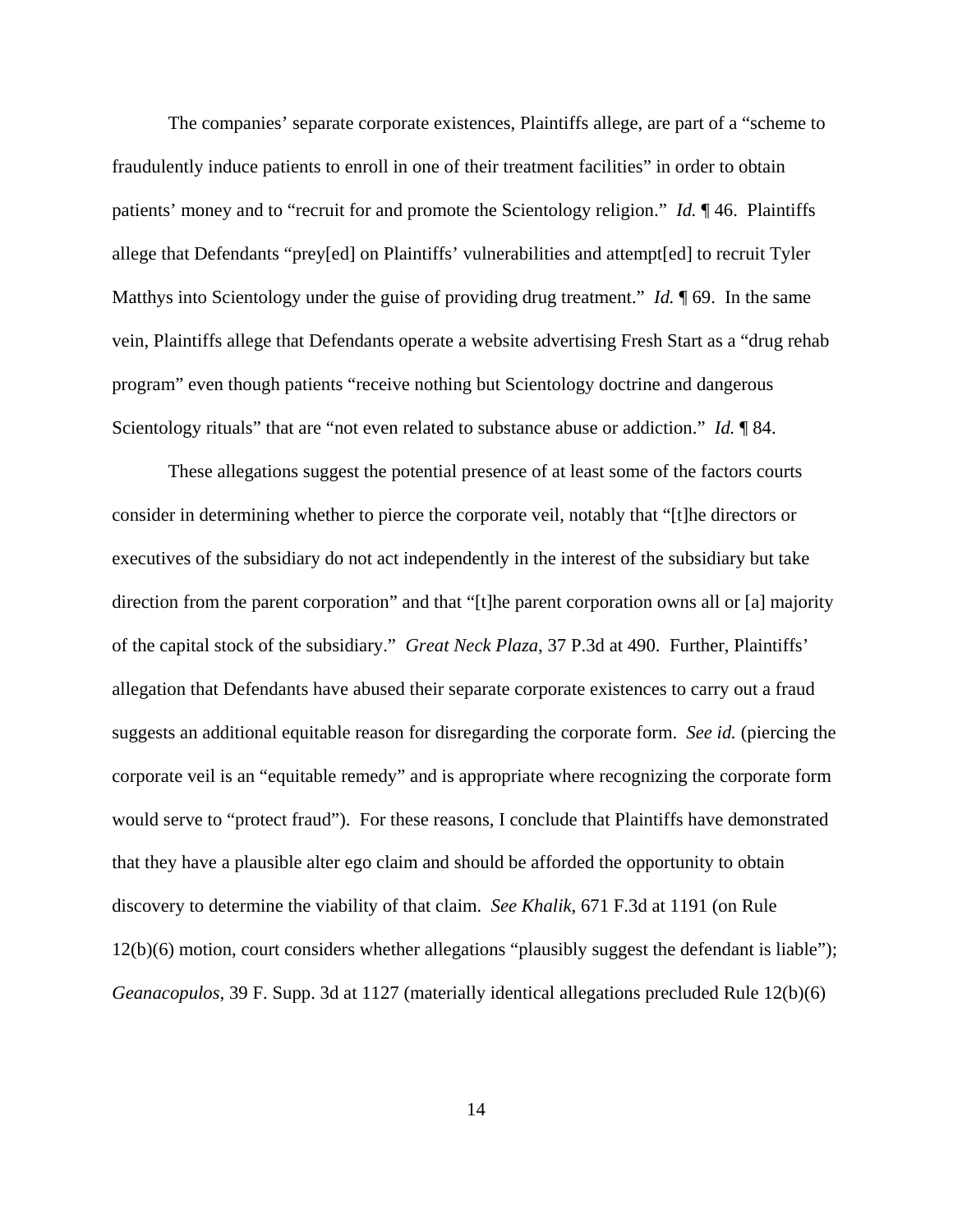dismissal of alter ego claim against ABLE and NI because allegations made it "plausible that plaintiffs could show an alter ego . . . relationship").

I note that Plaintiffs raised additional theories for maintaining claims against ABLE and NI in their response brief—namely, that ABLE and NI are liable for Fresh Start's acts because Fresh Start acted as their agent, and that ABLE and NI are liable for their own misconduct, independent of Fresh Start's conduct. ABLE and NI addressed only the alter ego theory in their motion to dismiss. Having concluded that Plaintiffs' allegations state an alter ego theory, I do not address whether they might be construed to state these additional theories.

#### **2. Breach of Contract Claim Against All Defendants**

As a threshold matter, Defendants argue that Tyler Matthys and Linda Phillips do not have standing to bring a breach of contract claim.Plaintiffs allege that "Defendants contracted with Charles Matthys to provide Tyler Matthys secular drug and alcohol treatment." 1st Am. Compl. ¶ 49 [Doc. # 16]. Thus, Plaintiffs allege that only Charles had a contract with Defendants. Colorado law recognizes that a non-party may sue for breach of a contract "intended to benefit the non-party" in a "direct"—though not "incidental"—manner where that intent is "apparent from the terms of the agreement, the surrounding circumstances, or both." *E.B. Roberts Const. Co. v. Concrete Contractors, Inc.*, 704 P.2d 859, 865 (Colo. 1985); *accord Harwig v. Downey,* 56 P.3d 1220, 1221 (Colo. App. 2002). As is apparent from the circumstances alleged in the complaint, the main purpose of the contract between Charles and Fresh Start was to benefit Tyler. Accordingly, Tyler has standing to sue for breach of contract. *See Mott v. Narconon Fresh Start*, No. 14-CV-01293-PAB-KMT, 2015 WL 1259277, at \*4 (D. Colo. Mar. 17, 2015) (concluding on similar facts that third party had standing to sue for breach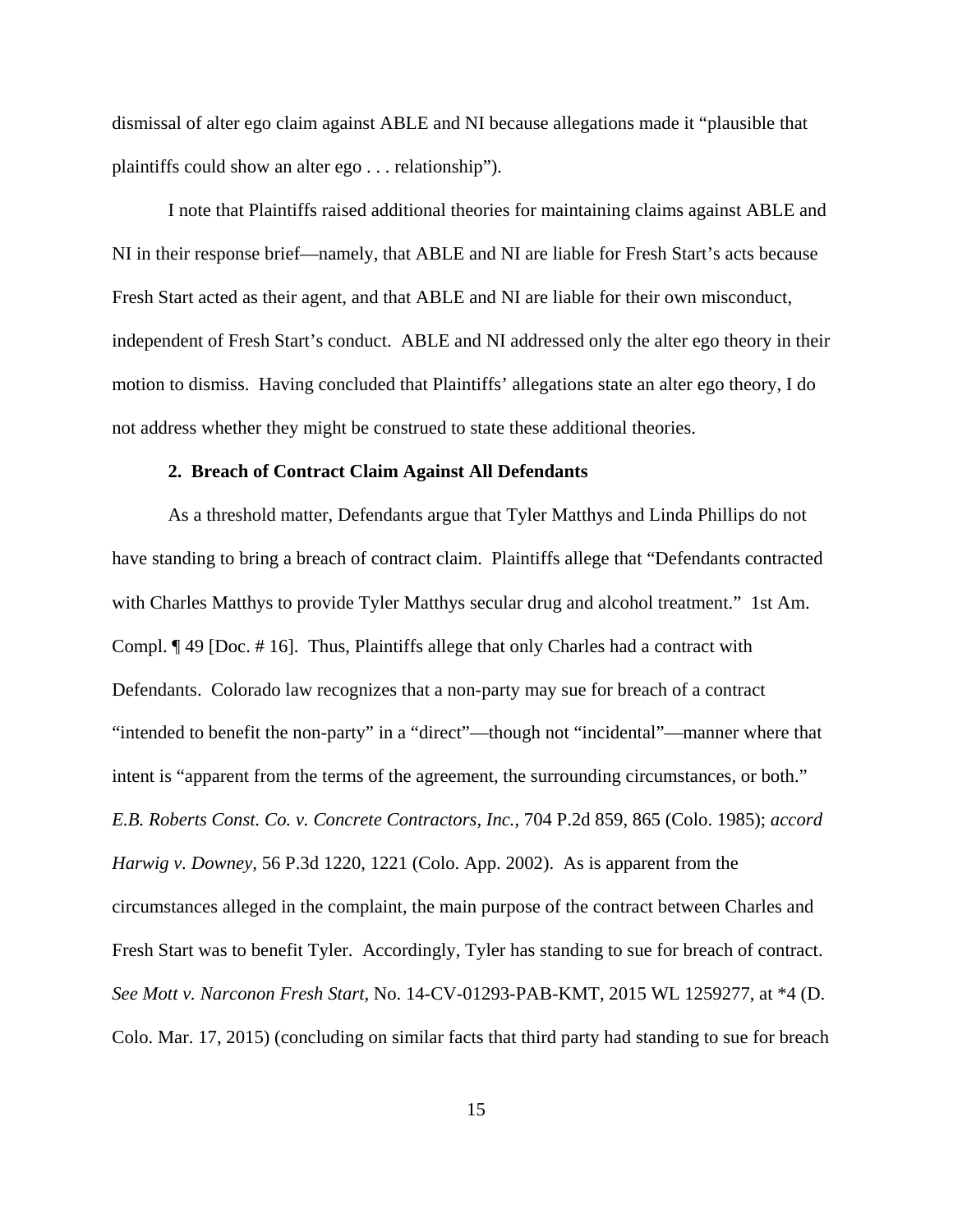of contract where "the sole purpose of the agreement . . . was to provide substance abuse treatment").

No basis, however, has been alleged for Linda Phillips' standing. Plaintiffs have alleged that she borrowed funds that she then used to pay for Tyler's treatment. 1st Am. Compl. ¶ 50 [Doc. # 16]. Plaintiffs, however, have not identified any legal theory that allows Ms. Phillips to sue for breach of a contract to which she was not a party and from which she was not intended to directly benefit. Accordingly, I will dismiss the breach of contract claim as to Ms. Phillips.

Defendants also argue that Plaintiffs' allegations with respect to certain elements of their breach of contract claim are vague and conclusory. Under Colorado law, a breach of contract claim has four elements: "(1) the existence of a contract; (2) performance by the plaintiff or some justification for nonperformance; (3) failure to perform the contract by the defendant; and (4) resulting damages to the plaintiff." *Contrada, Inc. v. Parsley*, No. 10-cv-00646-WYD-CBS, 2012 WL 573918, at \*2 (D. Colo. Feb. 22, 2012) (citing *Western Distrib. Co. v. Diodosio,* 841 P.2d 1053, 1058 (Colo. 1992)). Specifically, Defendants take issue with Plaintiffs' allegations regarding the first and third elements: existence of a contract and failure to perform. As noted, Plaintiffs allege that Defendants "contracted with Charles Matthys to provide Tyler Matthys secular drug and alcohol treatment." 1st Am. Compl. ¶ 49 [Doc. #16]. Plaintiffs allege that Defendants "breached this contract by, *inter alia*, (i) failing to provide services constituting drug and alcohol treatment; and (ii) providing Scientology in lieu of drug and alcohol treatment." *Id.* ¶ 51. These allegations, among other relevant allegations in the complaint, contain sufficient factual detail to make it plausible that a contract exists and that Defendants did not perform that contract in the respects identified. *Khalik*, 671 F.3d at 1191. Accordingly, I decline to dismiss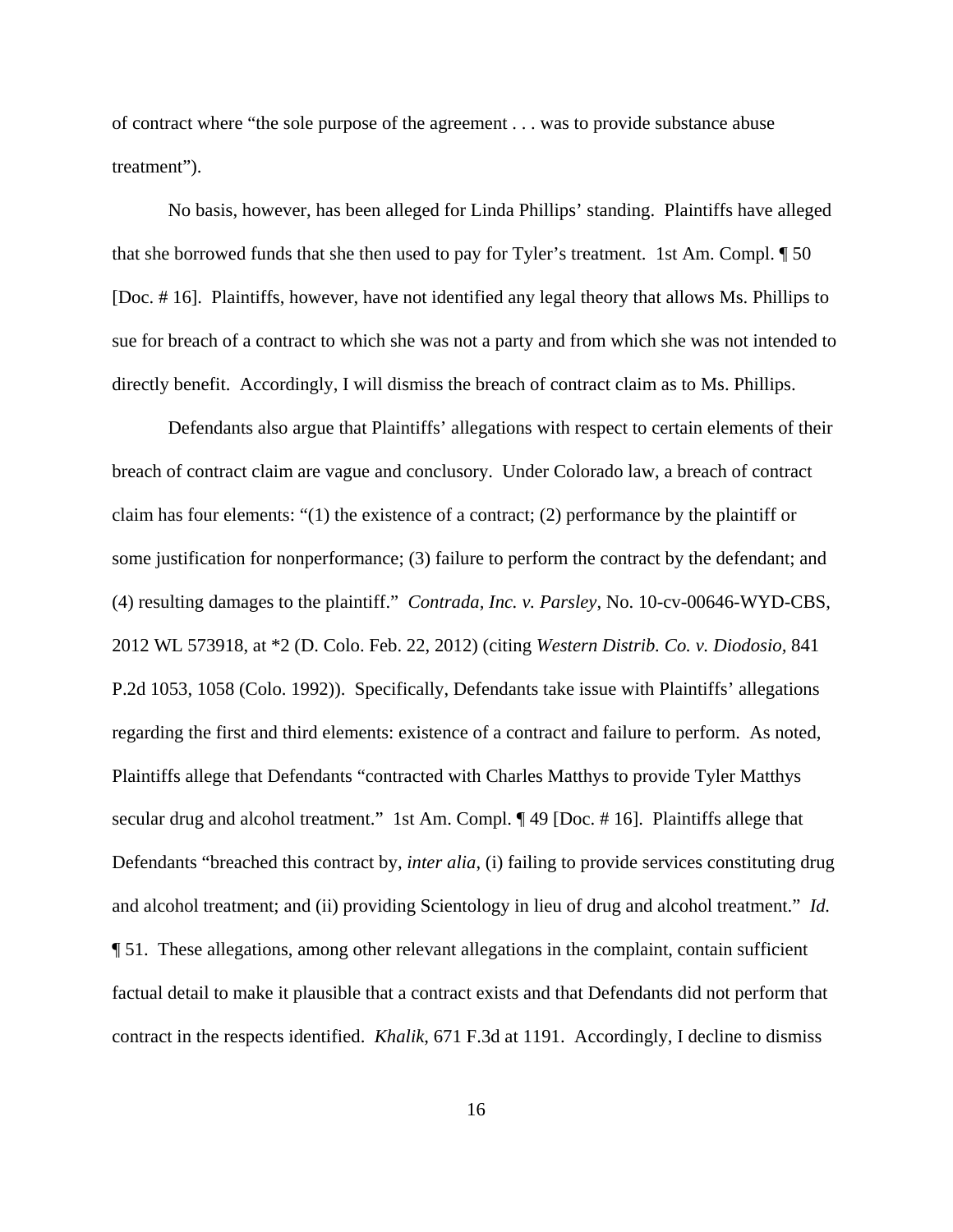the breach of contract claim as to Tyler or Charles. *See Mott*, 2015 WL 1259277, at \*3-4 (rejecting similar arguments).

#### **3. Intentional Infliction of Emotional Distress Claim Against All Defendants**

To prevail on a claim for intentional inflection of emotional distress, also known as a claim for outrageous conduct, a plaintiff must show that (1) the defendant engaged in extreme and outrageous conduct; (2) recklessly or with the intent of causing the plaintiff severe emotional distress; (3) causing the plaintiff severe emotional distress. *Pearson v. Kancilia*, 70 P.3d 594, 597 (Colo. App. 2003). With regard to the first element, the court must determine as a matter of law whether "reasonable persons could differ on whether the defendant's conduct was sufficiently outrageous" before submitting the claim to the jury. *Id.* Defendants' arguments focus on this element.

Plaintiffs allege Defendants' conduct is outrageous because Defendants "prey[ed] on Plaintiffs' vulnerabilities and attempt[ed] to recruit Tyler Matthys into Scientology under the guise of providing drug treatment." 1st Am. Compl. ¶ 69 [Doc. # 16]. Defendants correctly note that outrageous conduct is conduct "so outrageous in character, and so extreme in degree, as to go beyond all possible bounds of decency, and to be regarded as atrocious and utterly intolerable in a civilized community." *Coors Brewing Co. v. Floyd*, 978 P.2d 663, 666 (Colo. 1999). However, as Plaintiffs note, "conduct, otherwise permissible, may become extreme and outrageous if it is an abuse by the actor of a position in which he or she has actual or apparent authority over the other, or the power to affect the other's interests." *Pearson*, 70 P.3d at 598 (citing *Farmers Group, Inc. v. Trimble*, 659 P.3d 1370, 1377 (Colo. App. 1982)) (brackets omitted). Further, conduct may be outrageous where an actor knows that the other is "peculiarly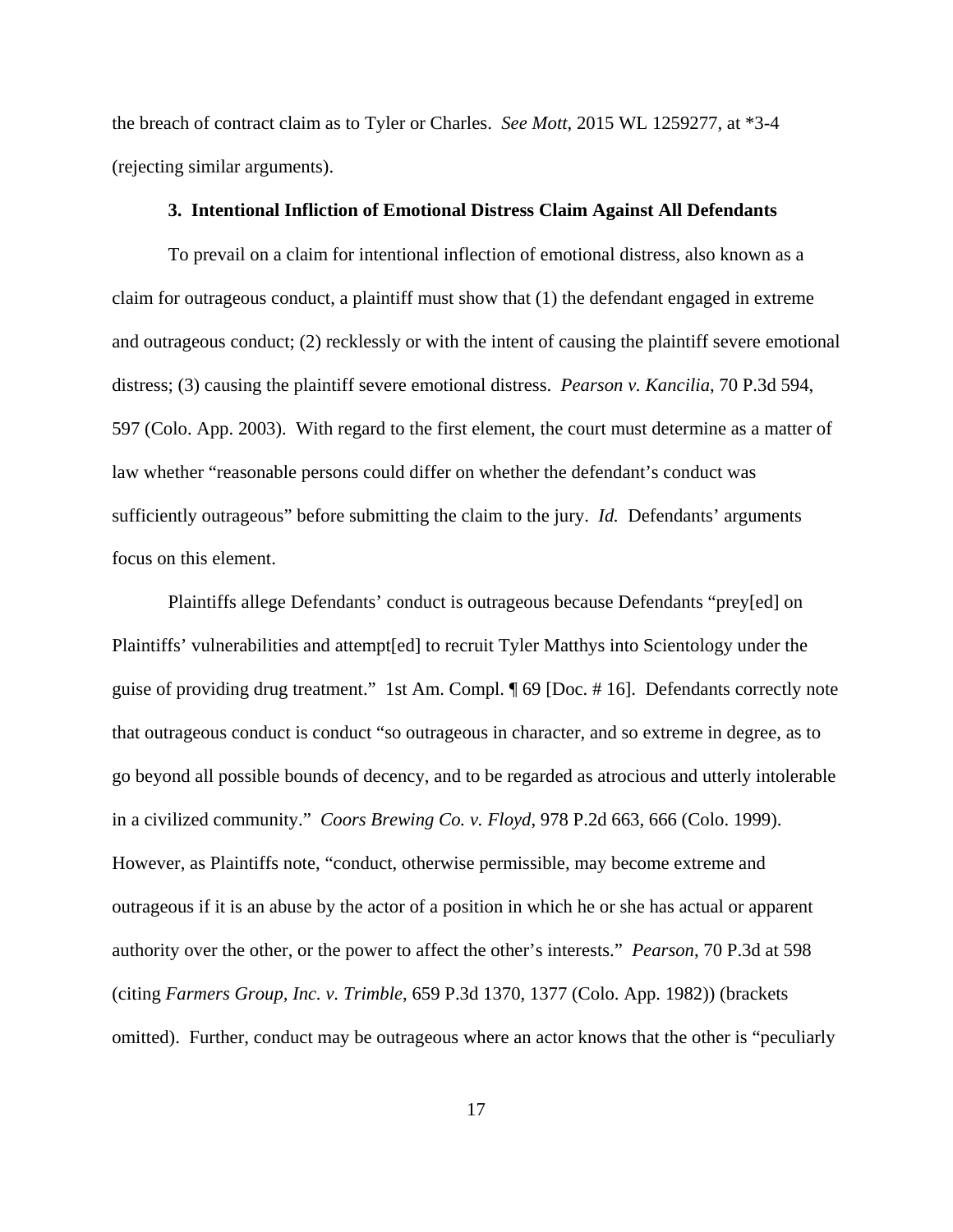susceptible to emotional distress by reason of some physical or mental condition or peculiarity." *Zainis v. Thoroughbred Datsun Car Co.*, 645 P.2d 292, 294 (Colo. App. 1982).

Based on these standards, a reasonable person could conclude that Defendants' alleged conduct was extreme and outrageous. *See Tarr v. Narconon Fresh Start*, No. 2:14-CV-0283-GMN-NJK, 2014 WL 6908487, at \*4 (D. Nev. Dec. 8, 2014) ("[T]he Court finds that a reasonable person could certainly conclude that it was outside all possible bounds of decency for Narconon to attempt to indoctrinate Michael Tarr into the Church of Scientology in lieu of helping him overcome his heroin addiction.") (quotations omitted). I reach this conclusion for several reasons. First, it is alleged that Fresh Start billed itself to Tyler and his family as a secular substance abuse rehabilitation program. 1st Am. Compl.  $\P$  38, 69 [Doc. # 16]. Yet Plaintiffs allege the program was not secular and did not address Tyler's substance abuse issues. This is markedly different than a situation in which the patient knows he is entering a faith-based rehabilitation program, or even a situation in which a patient does not know, but the program nonetheless treats his substance abuse issues. Second, Tyler was allegedly suffering with addiction and, therefore, it can reasonably be inferred that he was particularly susceptible to emotional distress. *See Zainis*, 645 P.2d at 294. Third, because Fresh Start purported to provide medical treatment to Tyler in an apparently inpatient setting, Fresh Start arguably was in a position of some authority over Tyler, even though he may have been technically free to leave. *See Pearson*, 70 P.3d at 598.

To the extent Defendants also argue that there are inadequate allegations of intentional or reckless conduct on the part of the Defendants, I find that the complaint contains numerous allegations from which intentional conduct can be inferred. *See, e.g.,* 1st Am. Compl. ¶ 54 [Doc.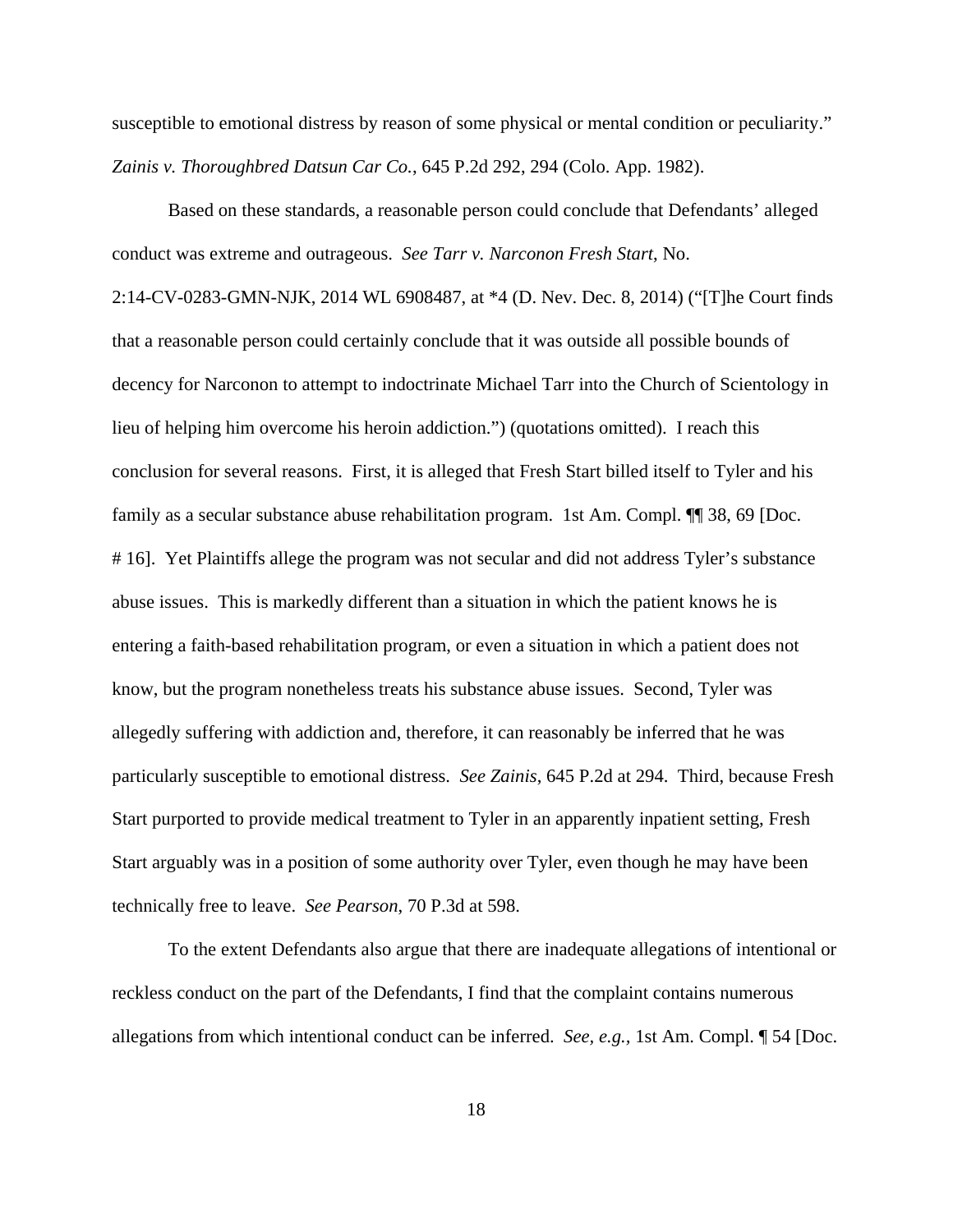# 16] (alleging various "false misrepresentations Defendants knowingly made to the Plaintiffs," including that "Tyler Matthys would receive counseling related to substance abuse at Fresh Start"). For these reasons, I will deny the motion to dismiss as to this claim.

#### **4. Negligent Infliction of Emotional Distress Claim Against All Defendants**

To make out a negligent infliction of emotional distress claim, "a plaintiff must show that the defendant's negligence created an unreasonable risk of physical harm and caused the plaintiff to be put in fear for his or her own safety, that this fear had physical consequences or resulted in long-continued emotional disturbance, and that the plaintiff's fear was the cause of the damages sought."*Draper v. DeFrenchi-Gordineer*, 282 P.3d 489, 496-97 (Colo. App. 2011). The plaintiff must show that any physical injury or long-continued emotional disturbance "was caused by her fear for her own safety." *Scharrel v. Wal-Mart Stores, Inc.*, 949 P.2d 89, 93 (Colo. App. 1997). Defendants argue that Plaintiffs have not made adequate allegations in this regard. I agree. As the basis of their claim, Plaintiffs allege that Tyler "suffered severe emotional distress" as a result of Defendants' "subject[ing] him to unreasonable risks of bodily harm by . . . having Tyler spend several hours per day in a sauna for five weeks while ingesting extreme doses of Niacin without medical supervision." 1st Am. Compl. ¶¶ 100-01 [Doc. # 16]. While Plaintiffs allege that Tyler has suffered severe emotional distress, Plaintiffs allege no facts from which it can be inferred that Tyler feared for his safety while he participated in the sauna program, or that such fear, rather than other things, caused his emotional distress. Accordingly, this aspect of Defendants' motion to dismiss is granted. *Mott*, 2015 WL 1259277, at \*5 (reaching same conclusion on similar facts).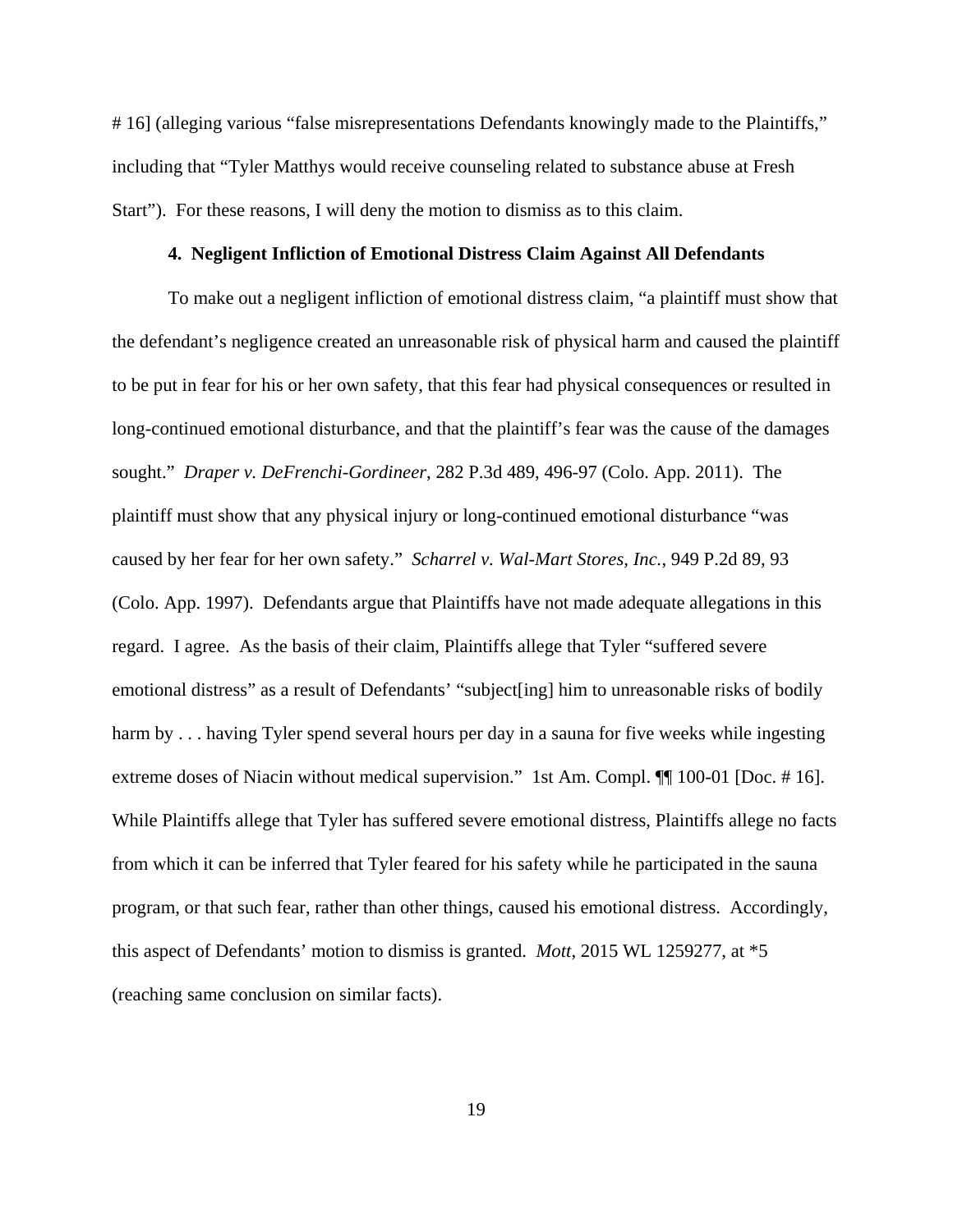#### **5. CCPA Claim Against All Defendants**

A plaintiff bringing a private claim for relief under the CCPA must show: "(1) that the defendant engaged in an unfair or deceptive trade practice; (2) that the challenged practice occurred in the course of defendant's business, vocation, or occupation; (3) that it significantly impacts the public as actual or potential consumers of the defendant's goods, services, or property; (4) that the plaintiff suffered injury in fact to a legally protected interest; and (5) that the challenged practice caused the plaintiff's injury."*Crowe v. Tull*, 126 P.3d 196, 201 (Colo. 2006). Defendants make arguments as to the third and fifth elements.

With regard to the third element—significant impact to the public—Defendants argue that Fresh Start's alleged misrepresentations do not significantly impact the public because they were not "directed to the market generally, taking the form of widespread advertisement and deception of actual and prospective purchasers." Mot. at 7 [Doc. # 25] (quoting *Hall v. Walter*, 969 P.2d 224, 235 (Colo. 1998)). This argument is not persuasive. To be sure, Plaintiffs have alleged certain statements made directly to Charles Matthys by Fresh Start representatives. *See, e.g.,* 1st Am. Compl. ¶¶ 13, 15 [Doc. # 16] (alleging "Fresh Start employees Bryan Randall and Matt Kinser" told Charles "that Narconon's sauna program would eliminate Tyler's drug cravings by making him sweat out residual drug toxins in his cells"). Such statements, by themselves, are not actionable under the CCPA. *See Hall*, 969 P.2d at 235 (CCPA cannot be used to redress a "purely private wrong"). But Plaintiffs also allege misrepresentations that are "directed to the market generally," *id.*, such as claims on the "Narconon Fresh Start website" to "the public at large" that Fresh Start has a 76% "success rate" and that "Tyler Matthys would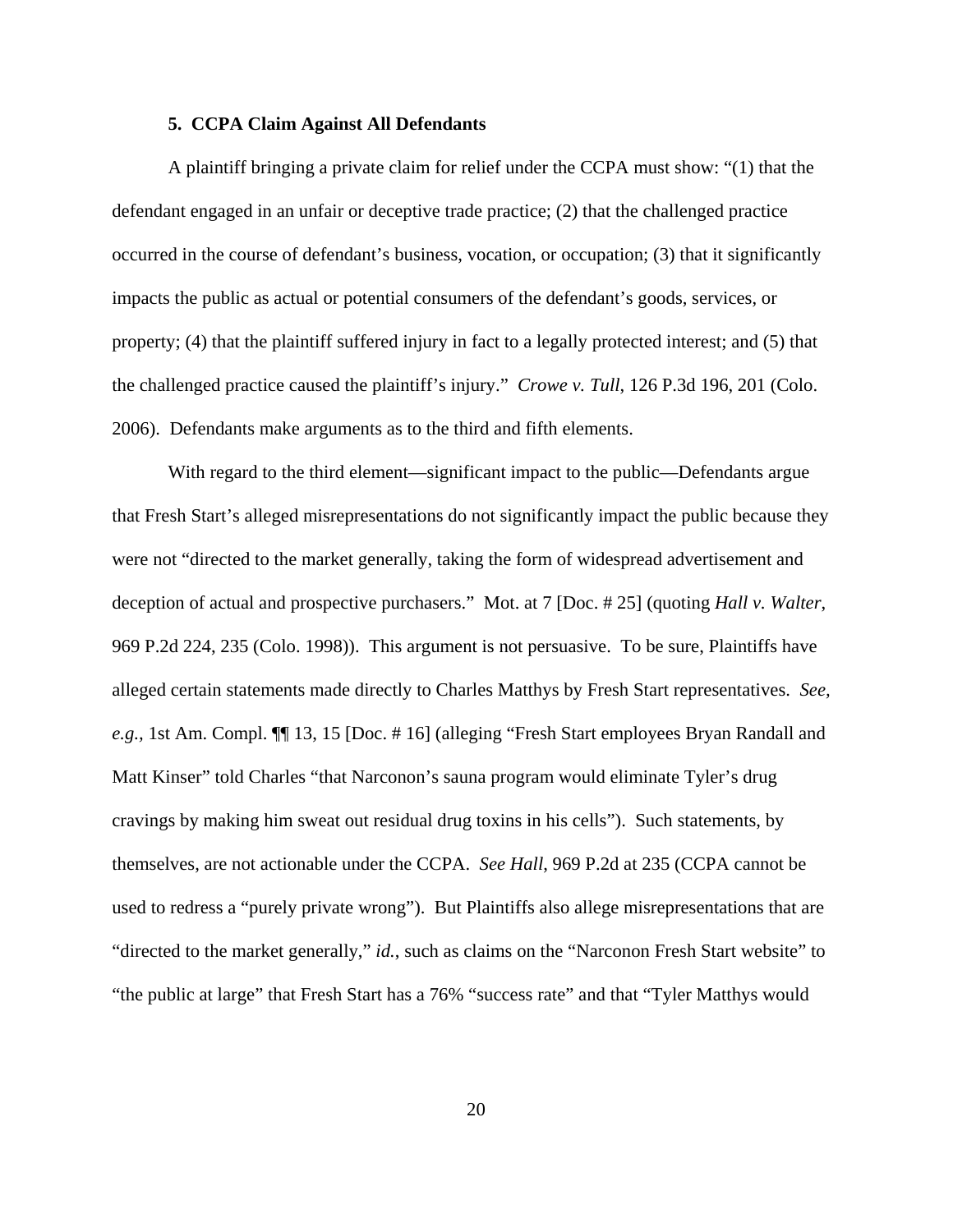receive counseling related to substance abuse at Narconon." 1st Am. Compl ¶¶ 16, 79 [Doc. # 16]. These allegations are sufficient to demonstrate a significant public impact under the CCPA.

I am not persuaded by Defendants' argument that "a single website [that] contains misrepresentations is insufficient to allege a significant public impact" because "the website is likely to be perused only by people actively seeking out Narconon treatment." Reply at 6 [Doc. # 44]. The audience of any website advertising a product or service is likely to be visited primarily or only by those considering purchasing the product or service. This does not preclude a claim of public impact. As noted above, the CCPA is concerned with the impact to "the public *as actual or potential consumers* of the defendant's goods, services, or property." *Crowe*, 126 P.3d at 201 (emphasis added). For example, a plaintiff who operated "gift and jewelry shows" was permitted to maintain a CCPA claim against a competitor who "informed [plaintiff's] exhibitors and buyers that [plaintiff] would no longer be producing" the plaintiff's shows. *Lexton-Ancira Real Estate Fund, 1972 v. Heller*, 826 P.2d 819, 820-21 (Colo. 1992). The audience for such statements was not, of course, the entire public, but only actual or potential consumers of the defendant's product. Plaintiffs' allegations plausibly suggest a significant impact to the portion of the public seeking drug or alcohol rehabilitation services on the internet and are, therefore, adequate. *Accord Mott*, 2015 WL 1259277, at \*6.

With regard to the fifth element—causation—Defendants argue that Plaintiffs only allege misrepresentations to which Charles Matthys was exposed and, therefore, that the CCPA claims by Tyler Matthys and Linda Phillips must be dismissed. The causation element is satisfied where a "sufficient nexus" between the challenged conduct and the plaintiff's injuries exists. *Crowe*, 126 P.3d at 210. Further, the injury must be of a sort that the "CCPA is intended to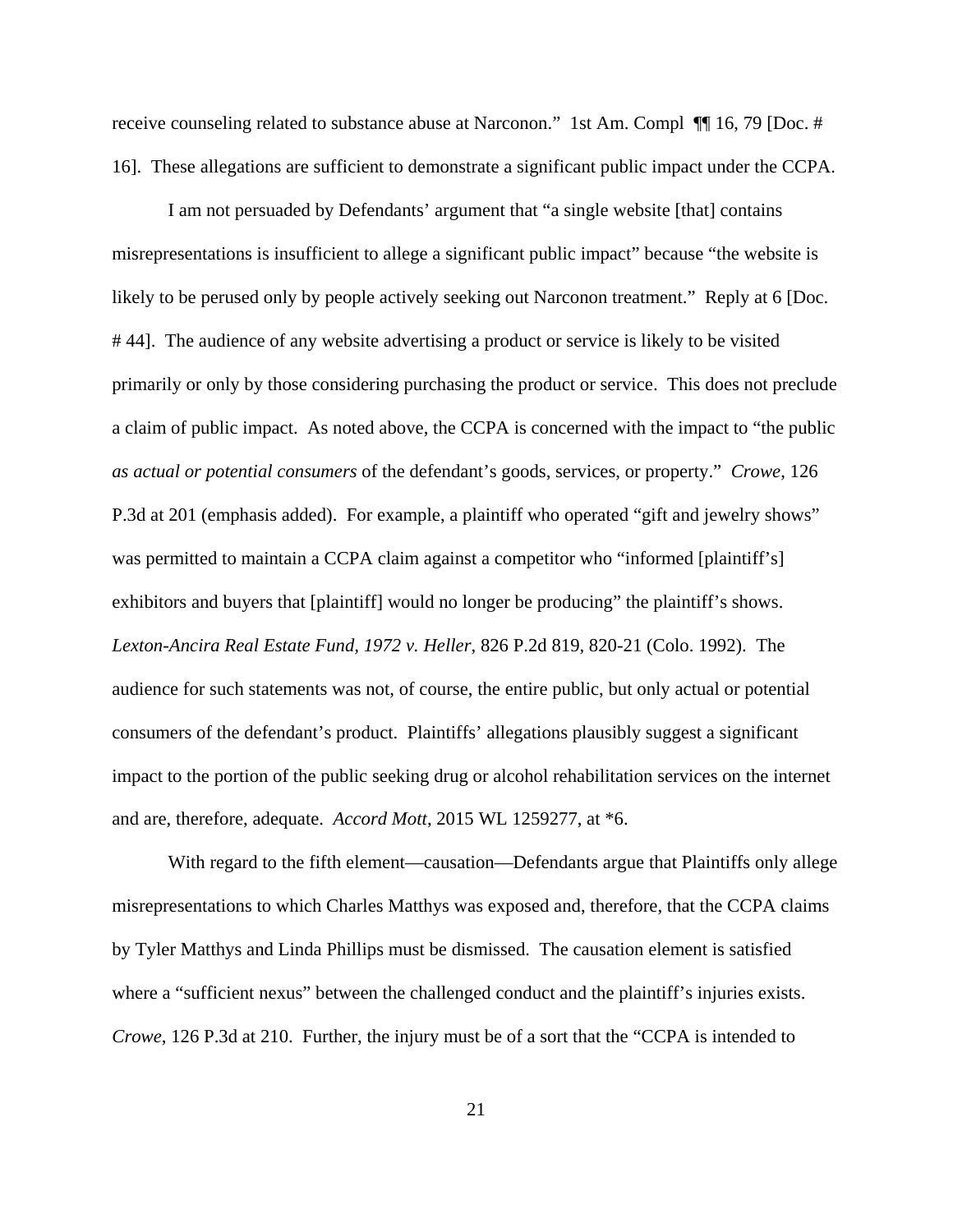protect against," such as a "consumer injury caused by a deceptive trade practice." *Id.* Applying these standards, I am satisfied that there is a sufficient nexus between the alleged misrepresentations and Linda's and Tyler's injuries, and that their injuries are of the sort the CCPA protects against. *See, e.g.*, 1st Am. Compl. ¶ 86 [Doc. # 16] (alleging "Plaintiffs have suffered damages in excess of \$75,000" as a result of "Defendants' unfair or deceptive trade practices"); *id.* ¶ 19 (alleging Linda is "responsible for repayment" of a loan taken out to pay for Tyler's treatment); *id.* ¶ 41 (alleging Tyler "suffered severe emotional distress resulting from his time at Fresh Start"). The fact that Linda and Tyler were "not directly exposed to the challenged representations does not . . . foreclose upon the possibility that [they are] entitled to recover under the CCPA." *Mott*, 2015 WL 1259277, at \*7.

## **6. RICO Claim Against All Defendants**

Plaintiffs' response brief states that they "have opted to no longer . . . pursue their claim for Civil RICO." Resp. at 2-3 [Doc. # 36]. Defendants state in their reply brief that, as a result, I should grant their motion to dismiss as to this claim. Reply at 1 [Doc. # 44]. I will deem these statements a stipulation of dismissal pursuant to Federal Rule of Civil Procedure  $41(a)(1)(A)(ii)$ and dismiss Plaintiffs' RICO claim*. Cf. Pipeliners Local Union No. 798, Tulsa, Okl. v. Ellerd*, 503 F.2d 1193, 1197 (10th Cir. 1974) (statements made in open court constituted stipulation for dismissal).

#### **IV. Conclusion**

For the foregoing reasons, it is hereby **ORDERED** that:

1 ABLE and NI's Motion to Dismiss Plaintiffs' First Amended Complaint for Lack of Personal Jurisdiction [Doc. # 28] is **DENIED**;